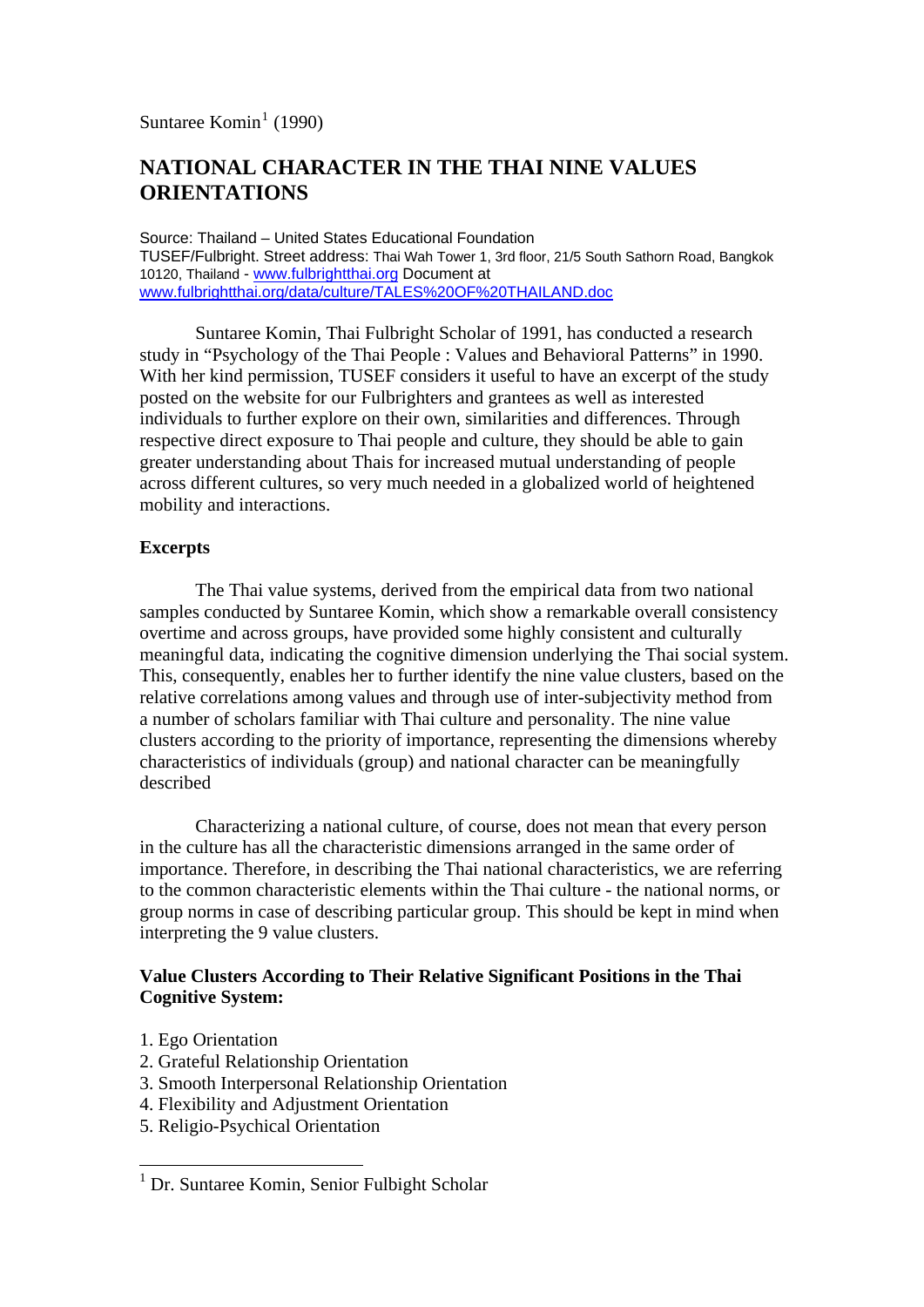- 6. Education and Competence Orientation
- 7. Interdependence Orientation
- 8. Fun-Pleasure Orientation
- 9. Achievement-Task Orientation

# **1. Ego Orientation**

The Thai are first and foremost ego oriented, characterized by the highest ego value of being Independent- being oneself (*Pen tua khong tua eng*), and a very high value of Self esteem. Closer inspection reveals that it is constantly ranked top priority, with the exception of farmers who ranked it relatively low (8th) among all Thai groups.

Thai people have a very big ego, a deep sense of independence, pride and dignity. They cannot tolerate any violation of the "ego" self. Despite the cool and calm front, they can be easily provoked to strong emotional reactions, if the "self' or anybody close to the "self" like one's father or mother, is insulted.

There are countless numbers of examples in the media, where people can readily injure or kill another person for seemingly trivial insults. Take of example, at a party in which the host was celebrating his winning the black-market (*Huey tai din*), a guest (guest A) was getting impatient for the delayed local puppet show (*Nang talung*) and started making noises. Angry when he was reprimanded by another guest (guest B), he yelled at guest B to mind his own business. Apparently, guest B's big ego cannot take guest A's remark, he beat A's head with a whisky bottle, and gunned him down right between his eyes.

Basically, it boils down to the question of "face" and "dignity". Violation to the "ego" self cannot be tolerated. Numerous examples can be found everyday to illustrate this important value orientation. Many analyses using Buddhist influence to explain about the Thai being so gentle, ever-smiling, non-aggressive and have high tolerance for uncertainty however fail to explain the sudden emotional outburst of Thai behavior. Incidents of violent actions ranging from breaking up of relations, verbal and physical fights, to killing, can be found both in the less religious urban Thai as well as in the more religious oriented rural Thai, and more so with the hooligan (*Nak-leng*) class who can easily be provoked with just a non-verbal stare.

Since the "ego" of the Thai is so important, it naturally follows that the Thai have the "avoidance mechanism" to fend off unnecessary clashes. And this intricate mechanism is delicately and keenly observed by all parties involved in an interaction. It is only cases where indirect means are not used that interactions will result in negative feelings and emotional outburst if provoked in public. Therefore, using the "Buddhism-explain-all" blanket approach, that Buddhism teaches non-self, avoidance of emotional extremes, detachment, etc., might have missed quite a bit of reality.

This "ego" orientation is the root value underlying various key values of the Thai, such as "face-saving", "criticism-avoidance, and the Kreng jai attitude which roughly means "feeling considerate for another person, not want to impose or cause other person trouble, or hurt his/her feeling".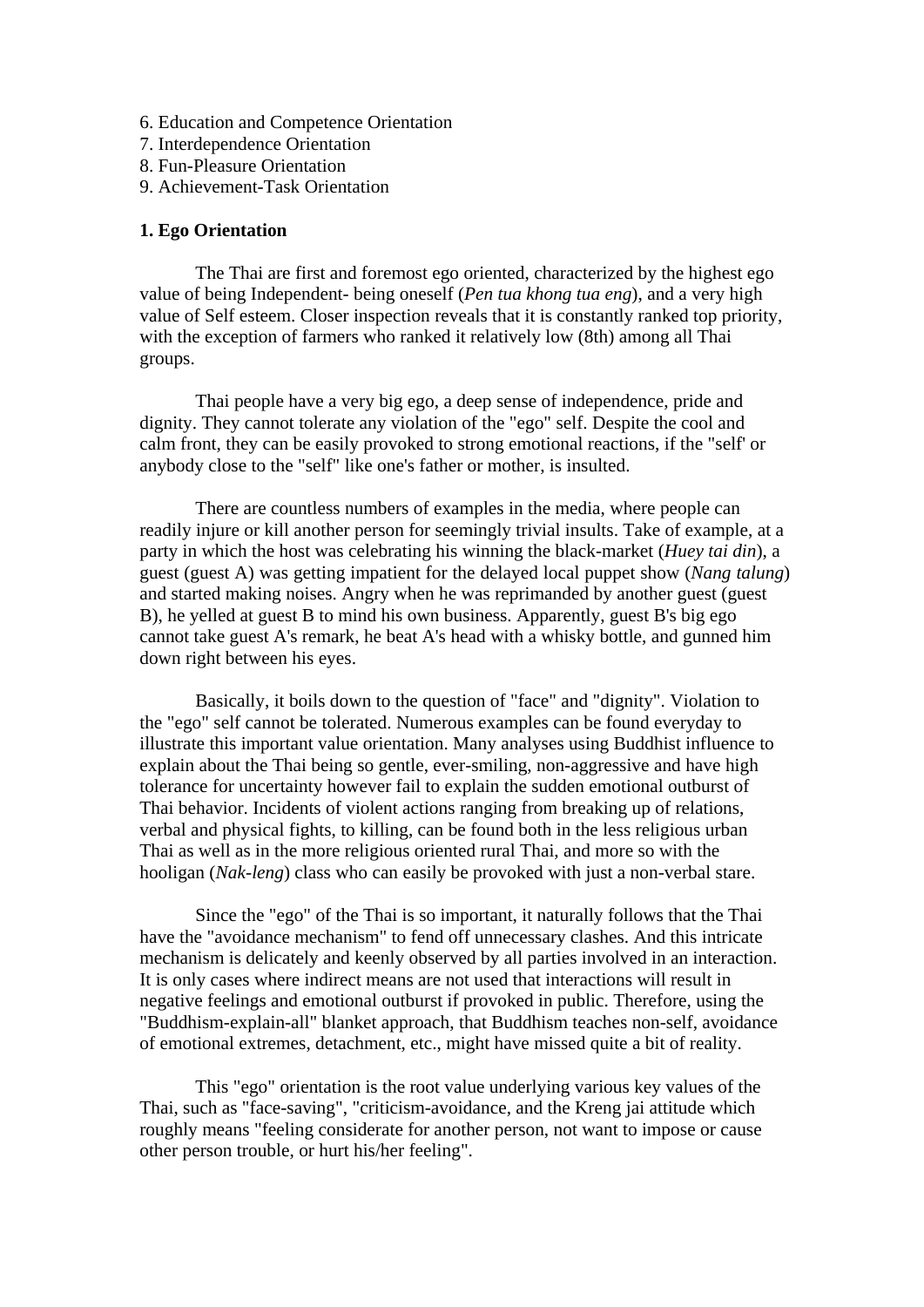The "face" is identical with "ego" and is very sensitive. Since the Thai give tremendous emphasis on "face" and "ego", preserving one another's "ego" is the basic rule of all Thai interactions both on the continuum of familiarity-unfamiliarity, and the continuum of superior-inferior, with difference only in degree. Even a superior would also observe not to intrude too much of the subordinate or the inferior's ego. For a Thai, this is not something to be taken for granted. They intuitively observe this root of interpersonal social rules. Each knows his appropriate role, appropriate means to handle interactions when roles come into contact, and how far one can go, and so on.

# **2. Grateful Relationship Orientation**

For a culture in which relationship is also very important besides "ego", it is not surprising to find a number of relationship related values emerged and secure high ranking orders in the cognitive systems of the people. In general, the presentations of most Thai interactions are honest and sincere, and the Thai are bound for sincere and deep reciprocal relationships. And the deepest one is the psychologically invested *Bunkhun* relationship, as opposed to the "etiquettical" or "transactional" relationship. *Bunkhun* (indebted goodness) is a psychological bond between someone who, out of sheer kindness and sincerity, renders another person the needed helps and favors, and the latter's remembering of the goodness done and his ever-readiness to reciprocate the kindness. The *Bunkhun* relationship is thus based on the value of gratitude. Therefore, this value orientation is characterized by the highly valued Grateful quality in a person, and by the patterns of *Bunkhun* or grateful relationship.

Reciprocity of kindness, particularly the value of being grateful is highly valued characteristic trait in Thai society. The Thai have been socialized to value this grateful (*Katanyu*) quality in a person. A person should be grateful to persons who render *Bunkhun* (goodness, helps, favors, etc.) to him. By being Grateful, it implies two aspects:

*Roo Bunkhun*, which means to know, acknowledge, or constantly conscious and bear in heart of the kindness done.

*Tob thaen bunkhun*, which means to reciprocate the kindness whenever there are opportunities.

It is an exchange of relation that is not bound by time or distance. Although the person who renders help, kindness, and favors, is usually done without expectation of anything in return, the obligated person must be Grateful. And *Bunkhun* must be returned, often on a continuous basis and in a variety of ways, because *Bunkhun* should not and cannot be measured quantitatively in material terms. It is an ongoing, binding of good reciprocal feelings and lasting relationship.

Therefore, being grateful to *Bunkhun* constitutes the root of any deep, meaningful relationship and friendship - be it grateful bond towards one's parents, or to a relative who supports one through school, or a teacher who provides one with knowledge, or a good friend who helps one out at times of troubles, etc.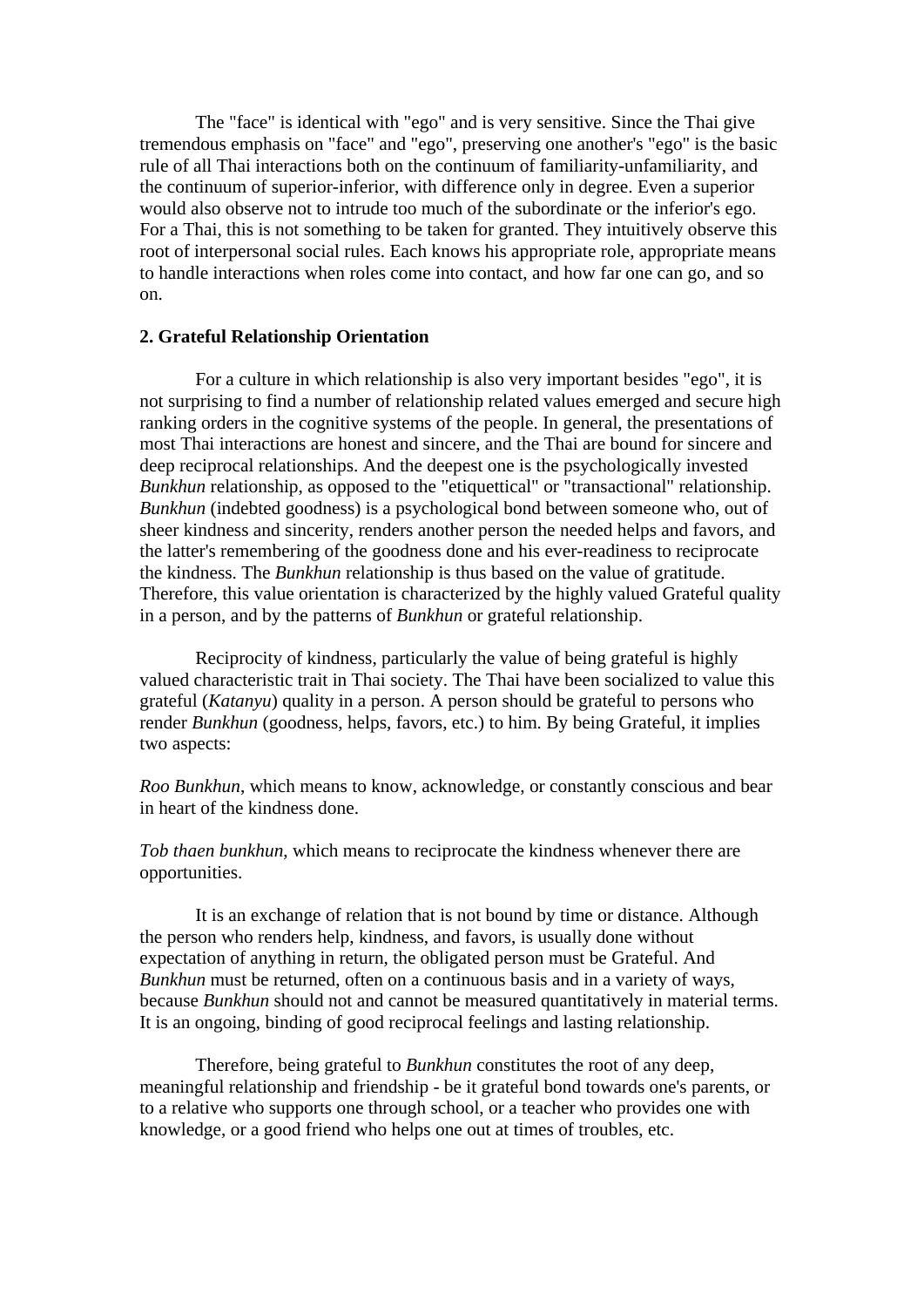Certainly, there are degrees of *Bunkhun*, depending largely on the subjective perception of the obligated person, the degree of need, the amount of help, and the degree of concern of the person who renders help. But what is important is the fact that the Thai are brought up to value this process of gratefulness - the process of reciprocity of goodness done, and the ever-readiness to reciprocate. Time and distance are not the factors to diminish the *Bunkhun*. It is the important base for Thai relationship.

While Grateful is a dominant value underlying important relationships, there are variations found among different groups, which help to explain certain observable behavioral patterns. Specifically, the rural people value this characteristic trait significantly higher that the urban Bangkokians. In fact, the national rural sample ranked it the most important value of all, while the Bangkokians ranked it 4th. Moreover, inspection across occupational groups reveals that farmers ranked it top significant order, while government officials and students ranked it 4th and 5th respectively. This indeed explains the congenial, warm and sincere relationship and atmosphere one feels once he/she enters the rural area.

### **3. Smooth Interpersonal Relationship Orientation**

Unlike some Western cultures whose top values tend to focus on selfactualization, ambition and achievement, down-playing such values of self-control and politeness, the Thai, after pricing "ego" and "grateful relationship", place high value on a group of 'other-directed' social interaction values - all added up to project a picture of smooth, kind, pleasant, no-conflict interpersonal interactions. This orientation is characterized by the preference for a non-assertive, polite and humble type of personality (expressed through appearance, manners, and interpersonal approach), as well as the preference for a relaxed, and pleasant interaction which accounts for the "smiling" and "friendly" aspects of the Thai people, fascinating most foreign visitors.

This group of `other-directed' social interaction values is called "social smoothing" values. They are projected by the following values, listed according to their rank order of importance:

- (1) Caring and Considerate
- (2) Kind and Helpful
- (3) Responsive to Situations and Opportunities
- (4) Self-Controlled, Tolerant and Restrained
- (5) Polite and Humble
- (6) Calm and Cautious
- (7) Contented
- (8) Social Relation

The first two values - Caring and Considerate, and Responsive to situations and Opportunities - have never slipped from the high value group and the whole group of "social smoothing" values have consistently shown to have very few variations across groups and over time. Almost no significant differences were found when considering different backgrounds, such as sex, different educational levels,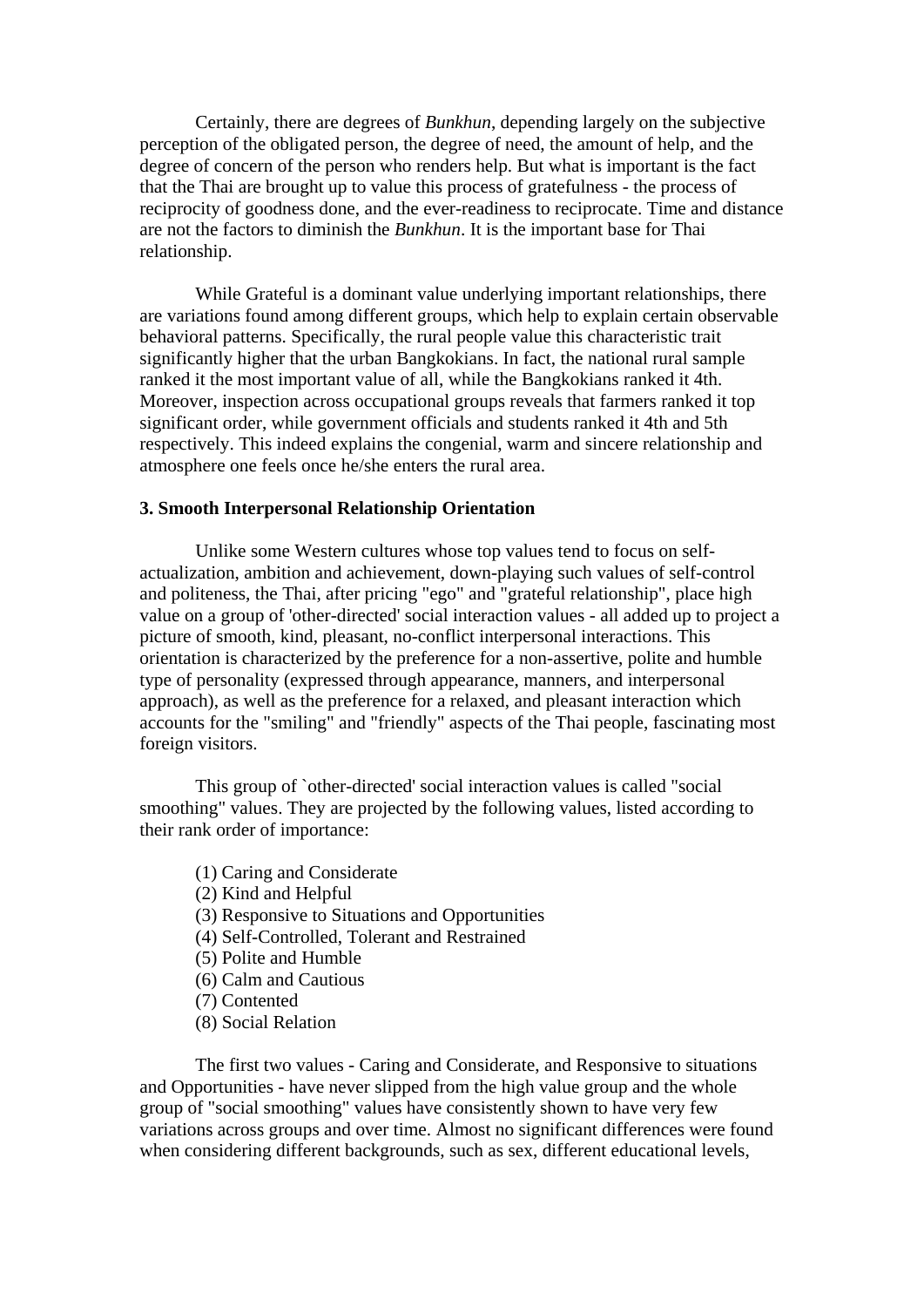different occupations, poor and rich, politically conservative and radical, and, religious and non-religious.

This finding is indeed exciting, because it suggests that, more than anything else, the consistency across groups and over time, is due to the uniform perception from the Thai of all walks of life, and that these values are deeply internalized and are actively functional in the everyday life of the Thai. And the Thai are intuitively keen in observing and practicing these subtle social rules.

# Thai Cognition of Social Interaction

What constitute the core and essence of this group of "social smoothing" values? As a group, each of these values reflects certain aspect of interpersonal interaction traits or goal. Among them, the core value rests on the value of Caring and Considerate, the highest and thus psychologically more significant value, as it indicates the deepest reason for the surface smooth and pleasant interpersonal interactions. This is obviously a Thai cultural-laden value, and an important means to maintain or preserve one another's feeling and ego (*Raksa nam jai kan*). This value shares the closest meaning with the concept of *Kreng jai* mentioned earlier in relation to "ego" preserving. While *Kreng jai* is a base concept, *Raksa nam jai kan* or Caring and Considerate slightly emphasizes more the interactional aspect of the concept.

The cognition of the Thai social interaction projected by the group of social smoothing values, is as follows: that at all time, one shall be careful not to hurt another person's feeling ("ego"), for example, not to criticize as well as not to reject another person's kindness or good intention, even though it is contrary to one's own feelings. The fact that one disagrees with another person's opinion or is not convenient or comfortable to accept another person's kindness, etc., does not entitle him/her to hurt the other's "ego".

Therefore, being flexible (Responsive to situations and opportunities) in not doggedly forcing and asserting one's own desire at times of potential differences and conflicts, is of prime importance in the Thai society. Besides, showing of Nam jai (literally means `water from the heart', ie., kindness, considerateness, and sincere concerns) in being Kind and helpful, is something to give out without any expectation in return. The Thai are not calculative in the showing of kindness and help. This is why it has been overtly observed by foreigners that Thai interactions are usually smooth pleasant, and "often accompanied by genuine kindness and an interest in the well-being of the other."

There are countless daily examples to illustrate this Thai social interaction behavioral pattern. This pattern retains even at unusual events, like coup d'état. The coup d'état in Thailand, as often as we have, are not like anywhere else. As expressed by the Japanese ambassador to Thailand in a recent television interview, they are "friendly changing of government leaders" or Palace guards, hardly bloody. The deposed Prime Ministers were often escorted out of the country to live for a period of time, before they were allowed back. Take the latest case as example, where else in the world would one find that the leader of the coup d'état, not only allowed the ousted Prime Minister to leave the country, but saw him off at his residence with an envelop containing US \$2,000, saying "I brought this for you. It's just a little bit that I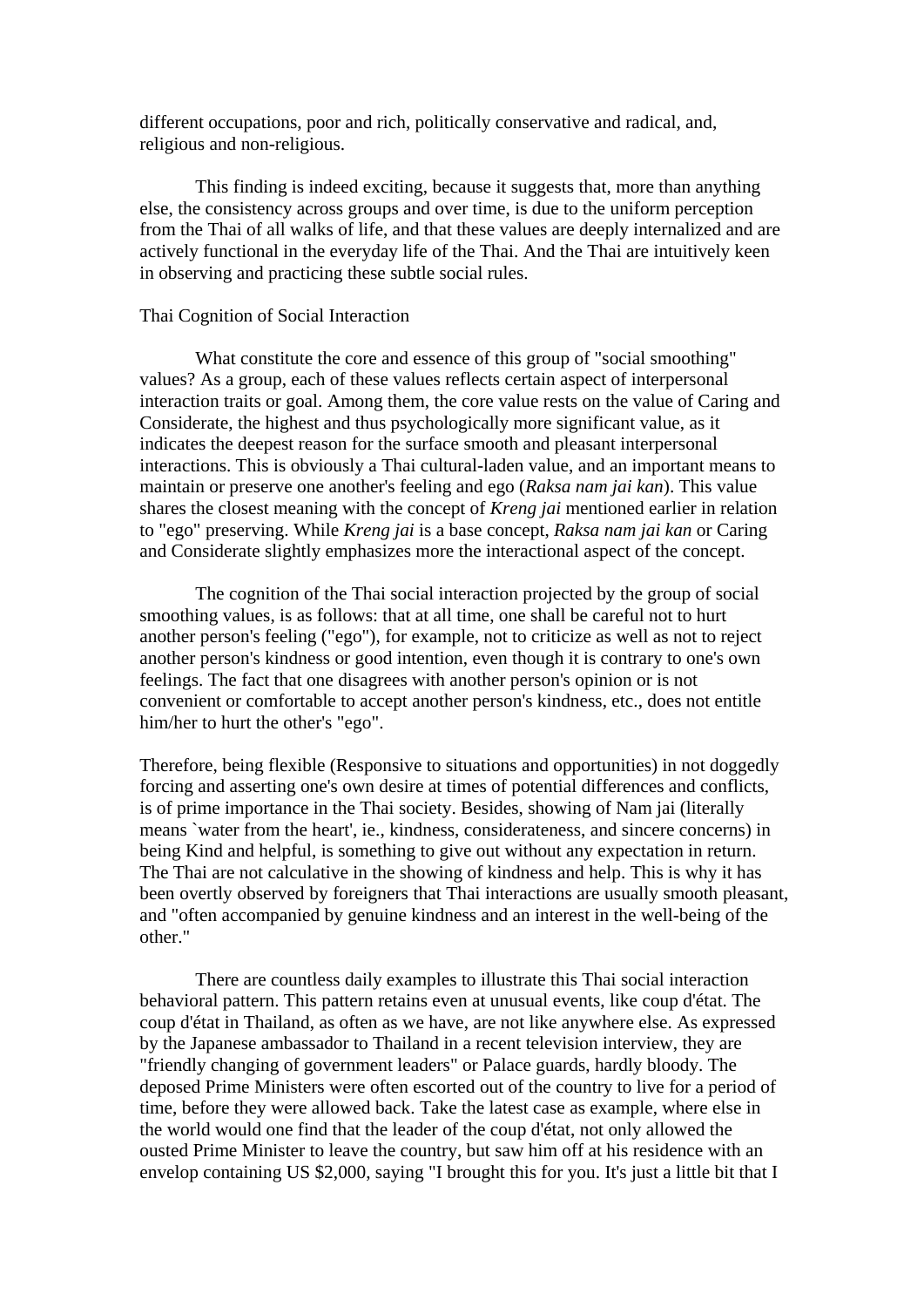can get hold of". Such an act of Nam Jai has impressed the ousted Prime Minister immensely.

Successful personality besides showing positive gestures of sincere kindness and concerns, in order for interaction to go smoothly, it also requires on the part of interactors, such characteristic traits of having certain degree of Self Control, be Tolerant and restrained, and to be Polite and Humble. This polite and humble "front" or polite and humble approach is very important of the Thai, since it soothes one another's "ego". It naturally follows that showing of one's aggressiveness and superiority, even overt self-confidence, more often than not, brings about only negative perception of *Man sai* (feeling indicating a mixture of jealousy and disgust) from the interactor and audience in general. Frequently, this term is used to comment about that person behind his back. Time and again has proved that a successful personality in the Thai cultural context, is often one of competence and substance, but most important of all, has to have a soft and polite appearance, presentation and approach - as best illustrated in the Thai phrase *Orn Nork Khaeng nai* which literally means "soft outward, solid and firm inside".

A number of Western educated highly competent and superiority projected personalities, known for their straightforwardness (*Khid yangrai ko phood yang nan*, meaning `Speak what one thinks') and integrity in standing-up for what they believe, cannot stay long in the organization, after receiving only indirect, slow and noncooperative performances for a while.

 Even among religious circle, which is supposed to be more liberal, again there are many cases of highly competent, no-nonsense, more outspoken, more principle and achievement oriented intellectuals, who are often blocked from higher-up position.

For interactions to be smoothly processed and without overt conflicts, such characteristics of being Calm and Cautious - Jai yen, the ability to calm oneself as well as calmly control situations by taking a slow, and careful step - is indeed of prime importance. This value is activated when a Thai faces problems or conflicts. And all these "social smoothing" values purport to maintain a good Social Relation.

These "social smoothing" values relatedly project a picture of smooth, kind, pleasant, no conflict, interpersonal interactions - in short, the surface harmony as observed by many. They are the necessary means to function successfully in Thai society. And the Thai are intuitively keen in observing and practicing these subtle implicit social rules.

It is however important to note that behind the smooth, pleasant, and polite interaction, is the respect for one another's ego, dignity, and psychological integrity the core concern of not to hurt others. It is the balance between the positive "ego" self on the one hand, and on the other hand, keeping the smooth and pleasant interactions as the means to preserve one another's ego as well as an end in itself from which the Thai derive pleasure and genuine enjoyment. It is this element of the positive value of the "ego" self that lies beneath the relaxed personality and the relaxed and Sanuk (fun) interactions, enjoying certain measure of independence by being one's own master without disturbing others, ever adjusting one's equilibrium to environment, while strictly observing all those interpersonal and interactional social rules. This is the core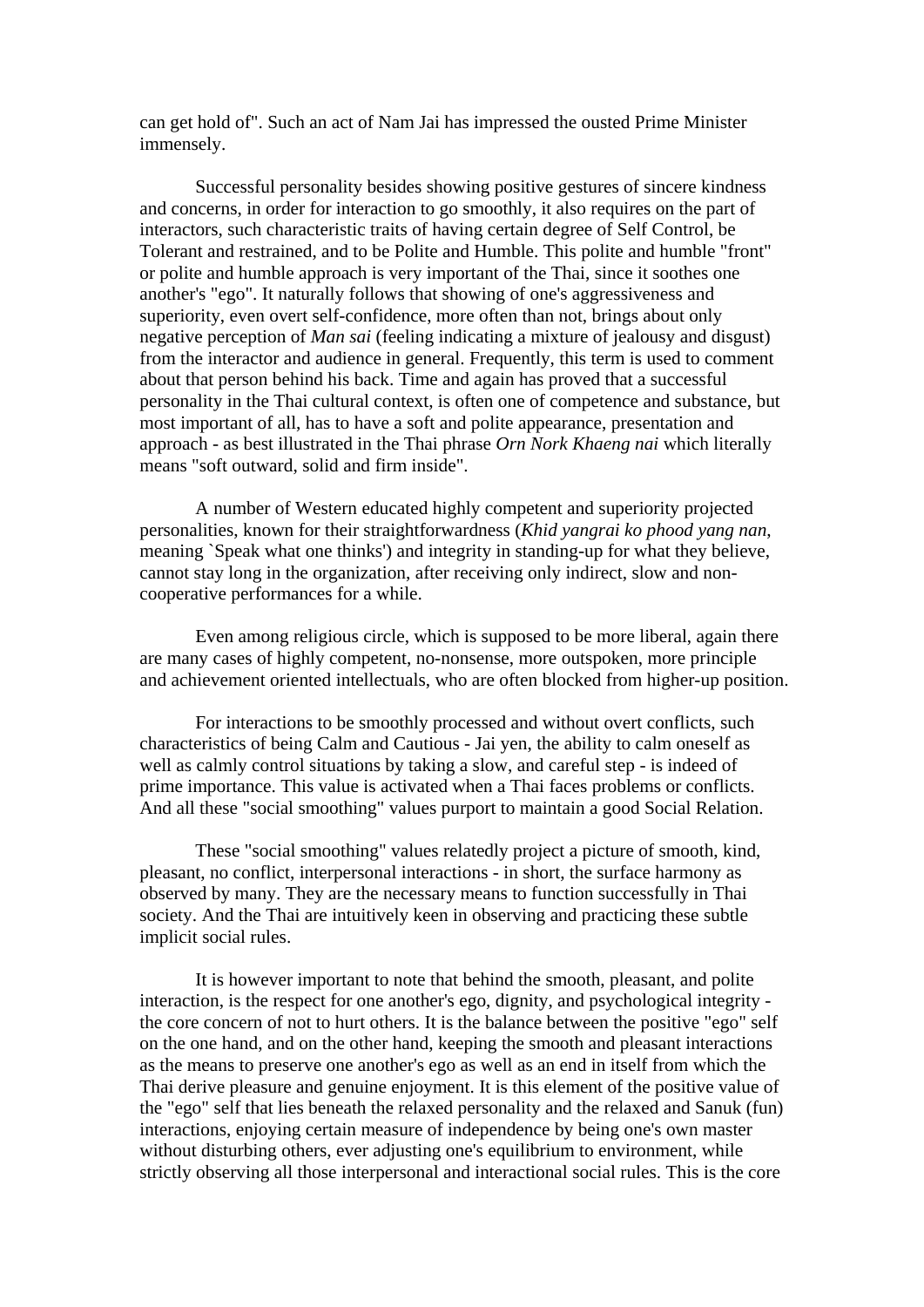cognition behind the behavioral pattern of the everyday life social interactions of the Thai. And it is this value of smooth and pleasant interpersonal interaction that gives Thai people the image of being very "friendly" people, and Thailand, the "Land of smile".

# **4. Flexibility and Adjustment Orientation**

Besides ego and smooth interpersonal relations values, the Thai are flexible and situation-oriented. This value in fact consistently scores high in the cognition of Thai people, regardless of different backgrounds and groups.

In general, for the Thai, there is nothing so serious as to be unbendable or unchangeable. When confronted with some breaching or deviation from rules, the common reaction is "*Ca aow arai kan nak kan naa*" (meaning "Don't be too strict or rigid, it's absurd!"). The general attitude towards problems is: "*Pen rueng lek*" (it's a small matter); "*Mai chai rueng kho khaad baad tai*" (it is not a matter of life-anddeath); or "*Tuk yang kae khai kan dai*" (Everything can be adjusted). The popular phrase "*Kling wai korn, pho sorn wai*" (Do whatever is called for at the moment, to survive), perhaps adequately depicts the flexible characteristic of the Thai people. This flexibility value orientation is somehow correlated with the laxness in principle, and consequently reflected in certain behavioral pattern like, "decision-shifting" and corruption.

### Flexibility over Principle and Ideology

This flexibility value in response to situations and opportunities, manifests itself as a core value regulating a number of conspicuous values and behavioral patterns. Because of this value, it is not surprising to find "decision-shifting" behavioral pattern quite common for the Thai, such as vote-switching, positionswitching, or even switching of principles. Those who have observed political behaviors of the Thai Members of the Parliament (MPs) year after year, would understand why many MPs switched their votes at the crucial time, switching their positions, or even switching one's political party, for no reasons of ideology or principles.

Basic to these "switching" behaviors is always the personal conflict based on the "self", the "in-group", and the situation, that are the main motivating forces. It is always the "person" and the "situation" over principles and systems. Hundreds of political reports appeared in the media can testify to this. For example, when the Prime Minister finally resigned to pave way for forming a new coalition government to include one of the Opposition party, those Opposition MPs who previously declared and swore in public repeatedly that they would "never" join the government with General Chatchai as Prime Minister, found themselves grabbing those ministerial posts in no time.

The same pattern moreover occurs in the formation of political parties. At present, Thailand has about two dozens political parties. However their policies and ideological differences can hardly be differentiated. Factions in the Thai political system are indeed not based on ideological or policy differences, rather they are based on personal conflicts and "in-group" interests.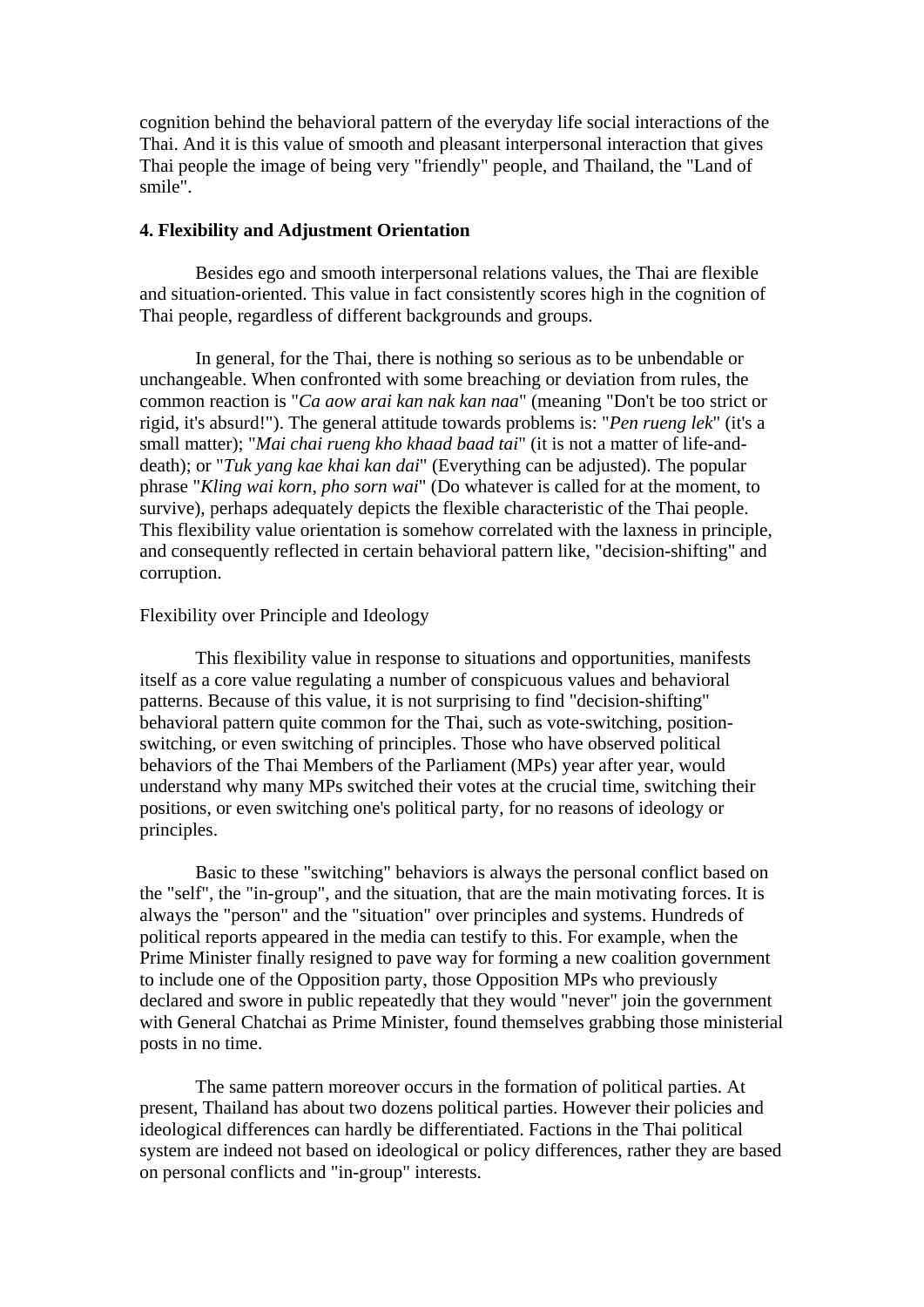### Flexibility and Corruption

Since the Thai are not principle oriented, and with the high value for personal relationship, they also appear not to be strictly law-oriented. In practice, principles and laws are ever-adjustable to fit persons and situations. In other words, laws are rules laid out in papers; but what is wrong or right depends not on the rules, but instead on who the person is or whom the person knows. A prominent Thai businessman ironically described this phenomenon in a seminar:

We Thai are not a society of law; we are a society of relationship.... It is not what a person has done that's wrong; it's who he is.... If he is your cousin, or your friend, then what he has done is not wrong. But if another person does the same thing, and it's somebody you don't like, then what he has done is wrong..

This is the reason why law enforcement in Thailand hardly works. If it does, it is selectively enforced on those who are either nobody or do not know anybody, or who have no money to ease their wrong-doings or buy their way out of problems. Countless examples can be cited. As a society of relationship, it is easy and common for an officer, upon request from even friends of friends, to pull out, cross out or destroy a traffic citation issued. For the sake of smooth relationship, officers would overlook, turn a blind eye, or keep silent, of any law infringement, even large-scale corruption of their friends and those businessmen who regularly offer them money for "a cup of tea", or worse still the wrong-doing of their superiors.

The point here is that, while the basic Thai value system should not be blamed as the major factor for corruption, it definitely does not help to inhibit corruption either.

In general, this characteristic "Flexibility and Adjustment" value orientation has perhaps accounted for varieties of behavioral patterns, ranging from the facilitation of ethnic assimilation process, to the tendency of corruption prone. In addition, it provides a deeper understanding to the various existing interpretations of the Thai being "unpredictable", "non-committing", "irresponsible" or even "selfish" and "opportunistic", by foreigners.

# **5. Religio-Psychical Orientation**

Theravada Buddhism, as the religion of the country and is professed by 95% of the total population, undoubtedly has directly or indirectly exerted a strong influence on the people's everyday life. However to see how much such influence is actually perceived and functioned in the everyday life of the Thai people and thus differentiate them from other cultural group, might not be simple and needs a closer scrutiny.

The findings of value priority show that the value for Religious and Spiritual life has secured a very high and important place in the cognition of Thai people in general. There is no doubt that Buddhism has a conscious significant role in the everyday life of the Thai. The attitudinal data of 1981 shows that most Thai (93.6%) perceived religion as important and has some influence in their life, with more intense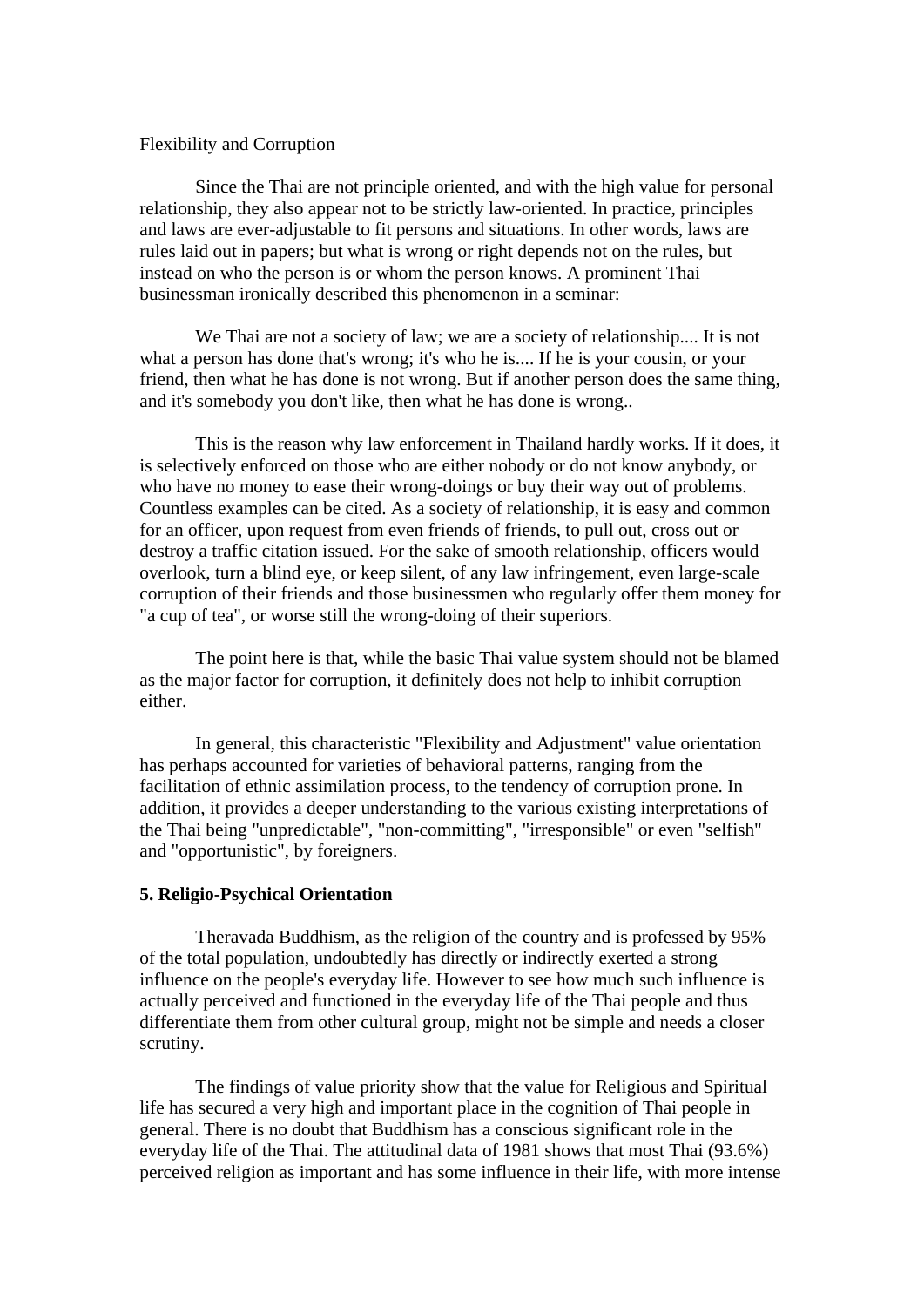religious influence found in the rural Thai than Bangkokians, and more with the less educated than the highly educated, the poorer than the richer, and so on. It is very interesting to note here that , consistent with the value priority findings that the Thai-Muslims are clearly differentiated from the Thai-Buddhists for their extremely high value of religion. A closer examination of the groups that perceived religion as having extremely significant influence in their lives, revealed that only 35.9% to 55.3% among Thai-Buddhists having such intensity, whereas 74.3% to 85.3% were found among the Thai-Muslims.

With regards to religious activities, likewise, the Thai are constantly engaged in merit-making, and numerous other religious ceremonies. These activities are religious rituals. And as a Buddhist country, there are such activities to perform all year round, at home, at work, and in the community. Such occasions like, meritmakings on one's birthday, a new house, new company, new building, celebrations of anniversaries, etc., not to mention those of festivals, customs, and religious days. It is no wonder that the Thai national samples showed high rate of these ritual religious behaviors and ceremony participation. But to which extent these religious attitudes and activities of Buddhist rites and customs reflect the depth and functions of Buddhism is another matter.

## Psychological Function of Some Religious Concepts

The essence of Buddhism characterizes the truth of the phenomenal world of everyday life experiences - that everyday world is caught up in desires and thirst or *Kilet*, which inevitably produce a karmic responses, leading to a cycle of rebirths. And the Buddhist doctrinal religious goal is to escape from the clutches of karma and the cycle of rebirths (*Samsara*), by separating oneself from the world of illusions, and thereby gaining wisdom and insight into the karmically conditioned world, underlying the phenomenal world; and ultimately reach nirvana.

Ideally, all Buddhists more or less believe in this doctrine. However, the more important question is that to what extent this ideal teaching of Buddhism is actually taken and interpreted in everyday life experiences, and under what conditions that those religious concepts are mostly used. Knowing so will surely contribute to a better understanding of the Thai social behavior.

While the Thai are seemingly overwhelmed by their perceived influence of Buddhism in their life, most of them have little deep knowledge about it. In general, the Thai do not make conscious effort to reach niravana, nor do they fully and succinctly believe in it. It is not in the cognition of the general Thai to think of reaching the ultimate state of enlightenment. In fact, Bunnag, in her careful analysis of the social matrices of Thai Buddhism, has drawn attention to the striking fact that none of the Thai monks whom she interviewed "appeared to consider Niravana a relevant goal for which to strive."

A Thai would not be too surprised with the finding, because it is an everyday life reality. However, in spite of such irrelevance of these two "other-worldly" doctrines, Buddhism is still perceived as important at all times.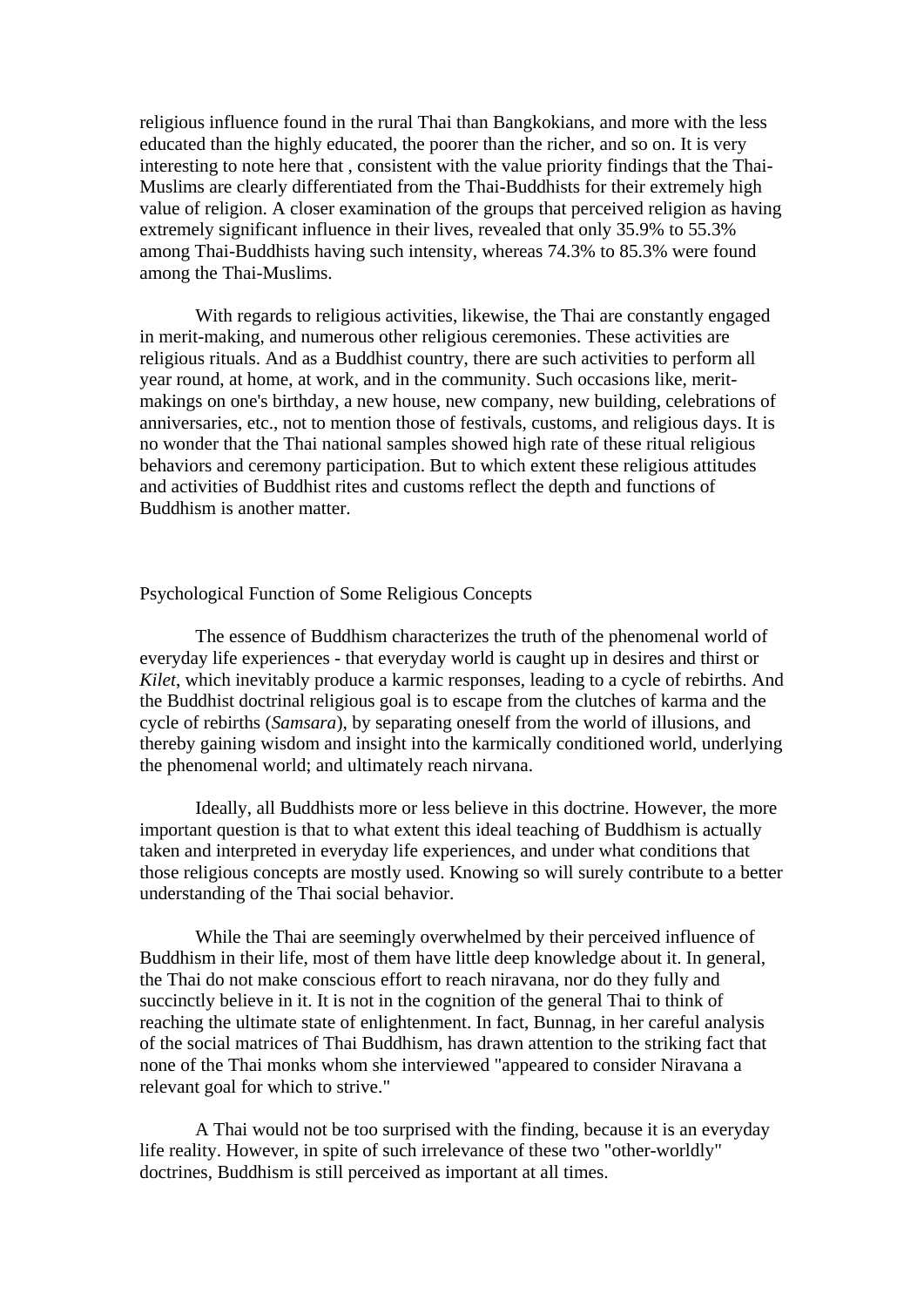Karma Among all "other-worldly" doctrines, the doctrine of karma is the most functional one - in the sense that it always finds its place in everyday life interaction. In reality, the concept of karma has almost always been used in "after-event" description or attributions, with the differentiation between "good karma" (*Bun wassana*) and the "bad karma" usually referred to as *Kam*.

The Thai generally believe in the unequal *Bun wassana* of each person. Each person is born with unequal results of predestined goodness (good karma). The Thai always use this concept in situations to attribute to someone else's success, fortune, high status, promotion, or having good family, good children, and so on. It is used to refer to self only as a conversational ploy to humbly refuse any suggestion for higher status or anything associated with success or promotion, etc. And it is always used in a negative form, like "I don't have the *Bun wassana* for...". In cases when it is used to truly reflect one's feeling, it indicates psychological acceptance of one's failure and other's achievement, attributing the cause of one's failure and the cause of other's achievement to something beyond one's ability. Thus, it helps to reduce tremendous psychological pressures on one's inability to measure up to one's achievement goals. The research findings showed that an average of 76.4% of the rural Thai believed in this concept of unequal *Bun wassana*, with the highest believers found among farmers (91.7%), hawker (91.5%), skilled workers (81.5%), government officials (72.3%), down to the lowest believers among university students (49.7%).

With regards to the concept of *Kam* (bad karma), it is found that the Thai usually use this concept in situations that associated with negative events, bad fortunes, tragedies, disfavor, injustice, etc., that happened to oneself or others. Whether or not one is responsible for the mishaps that occurred to oneself, the cause of the mishaps or failure is attributed to one's *Kam*. Illustration of this is the common phrase: "It is my *Kam* to ... (have such and such consequence)", which is often said in a tone of accepting the state of being without ability to change one's lot. The belief of the "bad karma catching up with you" as in the phrase *Kam taam sanong* is evident. It is usually used to refer to the situation when misfortune happened to somebody who has been known to have had done something bad in the past. It is used for self only as a caution not to do anything bad, particularly to others, because the *Kam* will catch up. The research findings showed the average 75.1% Thai, ranging from the lowest of 62.0% (students) to the highest of 96.7% (older people); believed in the concept of *Kam*.

The range of situations to which karma is used to attribute is widespread, covering all kinds of behavioral consequences, including those of one's own doing. In case of those who consciously know the results of their own doings, the use of this scapegoat concept psychologically helps to rid them of their conscience. The more one uses this concept, particularly when consequences of wrong doing is involved, the more one's sense of right and wrong is blurred. Thus, it explains the meaning of such often heard phrases, like "*Kam jing jing thii thook jab*" or "*Duang mai dee thii thook jab*" - meaning "It's my *Kam* (or my predestined bad luck) to be arrested". It is not his wrongdoing that should be blamed, but rather the bad luck of the situation that he is caught that is to be blamed.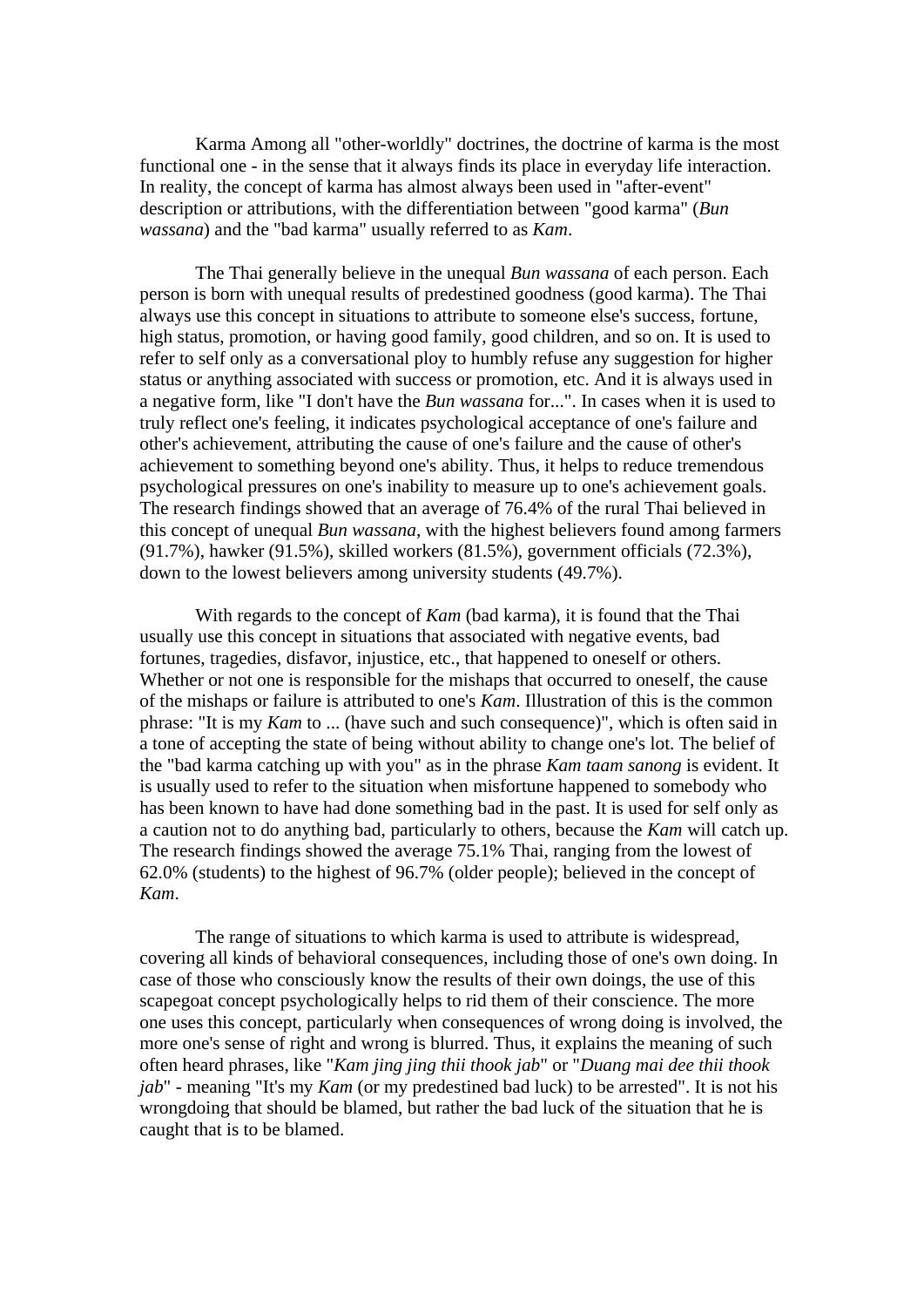Indeed these religious notions have tremendous psychological functions. More often than not, they are "after-action" rationalization or justification. They serve psychologically as a defense mechanism for a whole range of negative experience.

## Superstitious Beliefs and Behaviors

Layman Buddhists in general do not have in-depth knowledge about Buddhism, but they have enough general concepts to make use of them to serve one's psychological equilibrium. In practice, they believe in spirits, in astrology, and practice a varieties of magical, superstitious behaviors. Irrespective of group differences, this belief in supernatural power is a dominant characteristic of the Thai. Manifestations of supernatural belief are prevalent in everyday life, through belief in spirits, in predestinated *Duang* (one's personal astrological star), in fortune-telling, in *Bon barn sarn klaw* (making wishes and vows to the spirits), and in black magic and *Sadoa Khroa* (supernatural rituals to stop bad fortune), etc. Behavioral manifestations of such beliefs can be seen everywhere. As a matter of fact, after the death of *Chiang Mai* Governor Pairat Deharin and his wife in the Lauda Air crash in *Suphan Buri* Province, on May 26, 1991, a religious "Thorn Sappakerd" ritual was performed to "exorcise" a jinx which is believed to have cast over the Province.

Apparently, superstitious beliefs and behaviors in various forms are self illustrative of the Thai belief-behavioral systems. As a check of some superstitious beliefs and practices, the results of the Thai value Studies revealed that for certain superstitious behaviors like *Doo mo doo* (fortune-telling) and *Phook duang* (having one's personal star read by fortune-teller), and *Bon baan saan klaw* (making vows to spirits), the urban Bangkokians engaged in such behaviors more often than the rural people; the educated Thai more than the uneducated; the Government officials of various levels as well as the hawkers did more than the farmers, laborers, etc.

The influence of superstitious beliefs is so deep to the extent that even Western educated Ph.D. scientists would refuse to fathom the scientific and religious conflicts, and would never forget to wear their charms and amulets when traveling, for instance.

#### **6. Education and Competence Orientation**

With respect to the value for education and its related values, the findings of the Thai Value studies revealed that knowledge-for-knowledge sake value does not receive high value in the cognition of the Thai in general. Education has been perceived more as a "means" of climbing up the social ladder of being higher prestige and higher salary, rather than an end value in itself. This functional value of being label educated is very clear in the everyday life experience, and indicates as well that the Thai people value and give importance to form more than content or substances.

# Form over Content Value

The value of "form" more than "content" seems to underlie a number of behavioral pattern, ranging from bribing to get good grades, to get degrees and honorary degrees, to the "MPs' bogus degree" scandals when a number of MPs organized a ceremony at the respectable Parliament House for receiving the Honorary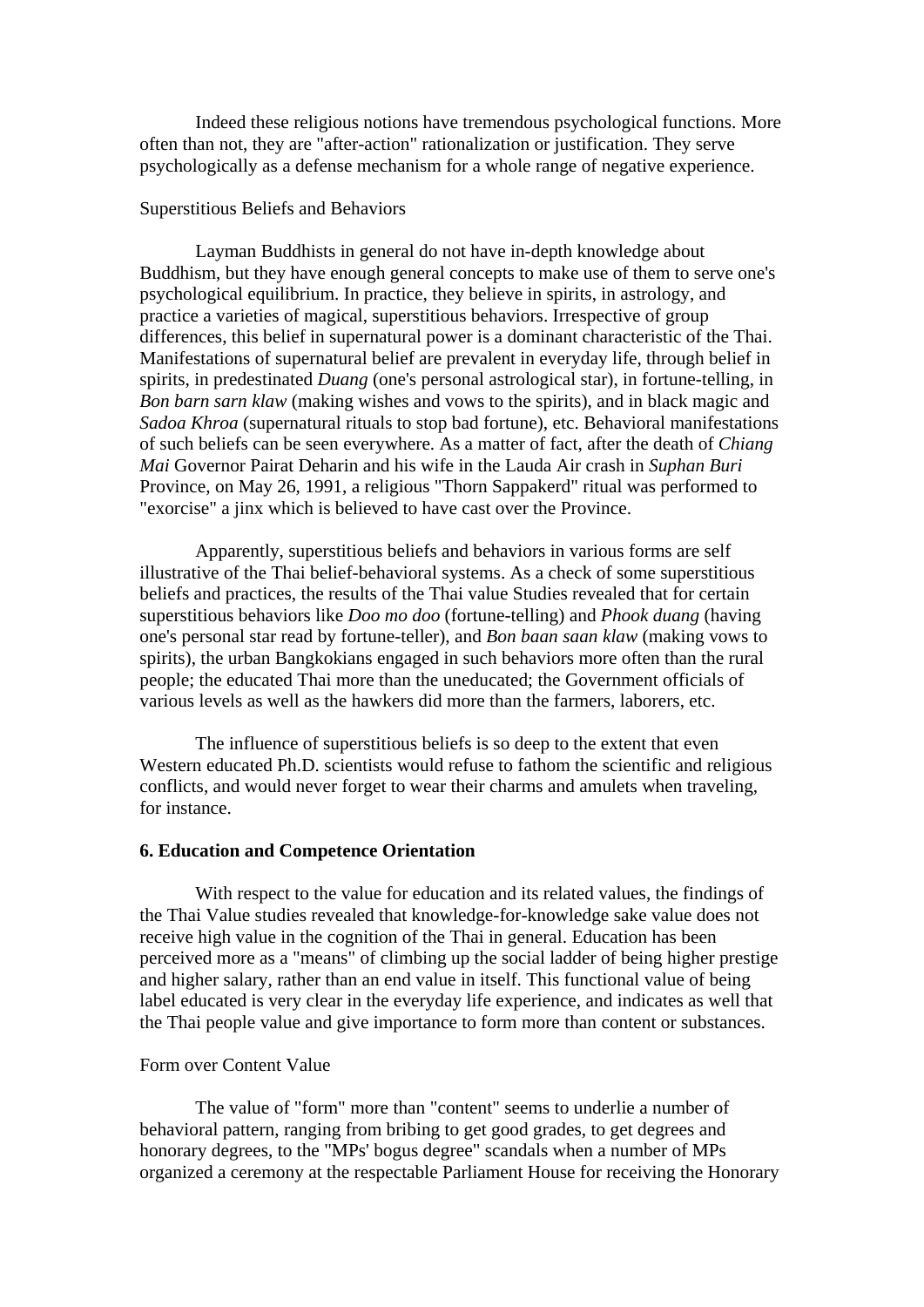degrees conferred by a defunct private university in the Philippines, the "Royal Decorations" scandals, including the latest fake religious certificate, etc. These blownup cases occurred, because basically the Thai value good form appearance - the proper respectable social "front" and all the status and prestige related symbols. Since the Thai people place highest value on the "ego" self, the "face", and social relations, these decorative external labels, degrees, decorations, etc., thus naturally become important. The possession of them would identify the owner with the respected class of the society.

Since values are always used in relative terms, there is no intention to mean that there are no Thai who would value content and work diligently against obstacles to achieve their ideal goals. There are people like "the slum angel" Pratheep Ungsongtham, the Magsaysay awardee, or the most revered Thai monk Phra Phutthathat, who were bestowed the honorary doctoral degrees. But these people do not climb fast. In fact, these two special mentioned cases are recognized only after they are internationally known, not while they were battling their obstacles for their causes. The fact is, while there are Thai who are serious workers and who value competence and substances, there are also those who, not only value the reverse more, but would seek to possess those decorative forms, either by hook or by crook.

# The Form and Material Possession Value

Most Thai and foreign observers of the Thai would agree that the Thai value good form and appearance, as well as material possession oriented. They are particular about appearance and dressing, in quantity and quality with designer labels, and brand names of all kinds. This is why imitated merchandises make good business, for they cater to those who really cannot afford them. This appearance conscious value is an everyday life reality. As a matter of fact, Komin's sociolinguistic analysis of conversational topics in Thai social interactions shows that one of the common conversational themes, is appreciating one another's clothing and its accessories at length.

Such "form" and "material possession" oriented behaviors are evident in all levels of social class. People bought what they do not really need, but to show that they also possess them. Frugality is one of the high values of the Thai. "Spending more than one's means" is a common syndrome. One foreigner in Thailand did not understand why his Thai friend decided, much beyond his means, to buy a 3 million baht power Mercedes-Benz. The answer received was that he was the managing director of a company. As for the lower class, this over-spending syndrome has become the core cause of the endless circle of poverty, now that everything can be bought on hire-purchase basis. Take a look at the spending activities of a typical low class civil servant of 2,000 baht (US \$ 78.4) salary, the picture can become clearer. Here is a family of often more than one wife to support, a large number of children to send to school, television, radio-transistors and various household goods to buy, motorcycle, refrigerator, over supply of clothes, big ceremonial functions, illness, etc. Not to mention also the inevitable gambling, lottery both of the government and underground, card or chess games, horse races, and share operations or rather swindles. All add up to put him in debt, through borrowing and very high interest (some are over 100%) shares, which drive him even further in debts.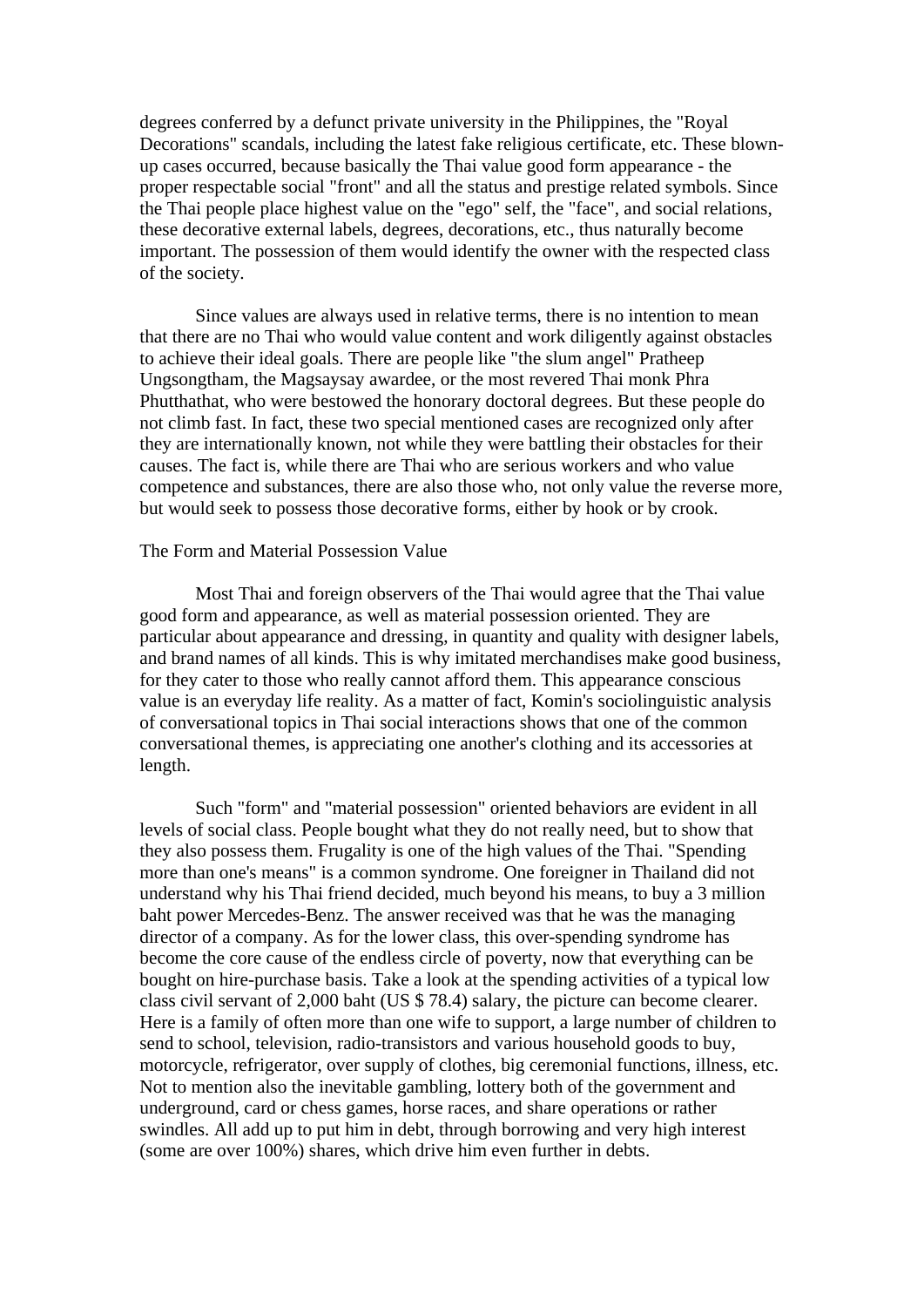### Form and Perception of Development

The Thai generally value material symbols, as they are seen as "forms" of being "modern" (*Thansamai*) and "developed". Even government officials are stuck with these misleading "forms". "Development" has often been equated with roads, electricity, refrigerators, motorcycles, etc.

The story of a Buddhist monk's work in a poor village in the Northeastern region is quite illustrative. The monk used to think of development in terms of roads and electricity, etc. Determined to fight poverty and backwardness, he convinced the villagers to give up their land to build a new road that would link their homes to the city. "Development" did quickly stream in. Motorcycles started roaring into the village. Refrigerators replaced earthen jars for keeping drinking water. Electric rice cookers, televisions, jeans, lipsticks, shampoo, fragrant soaps and other consumer goods advertised on television became integral part of the villagers' lives, while gambling and drinking become more widespread. And the villagers plunged deeper into debts. Disillusioned, the monk changed his views, and that was when real change began to take place in this small Northeastern village of Surin Province. Through meditation and Buddhist teachings, he got the villagers to analyze and identify the chronic disease of their poverty, to understand that their gambling, drinking and unnecessary expenses have worsened their situations, and to help them think out means to ease their problems. The villagers made religious vow to decrease expenses on unnecessary products, and they revitalized their community spirits, collaborated on a series of projects from the village's Rice Bank, Fertilizer Bank, "Friendship farming", etc. And now the village has retained their self-reliance.

It is fortunate that this village somehow managed to pull through the dilemma. How many more of the country's 55,000 villages are there that are trapped in the misconception and misguided road to "development".

### **7. Interdependence Orientation**

This value orientation reflects more of the community collaboration spirits, and in a sense the value of coexistence and interdependence. The collaborative behavior is a dominant behavioral pattern, particularly in the rural community. Corporation in rice agriculture by members of the village is nothing new in Thailand. They cooperate in maintaining the small irrigation canals that water their fields, and have to agree on plans to share water. They help one another throughout the cycle or rice-growing, from planting to harvesting. In other spheres, they also cooperate in house-building, as well as in the psychologically and culturally important events, like life crises, serious illness, births, ordinations, and funerals.

This is succinctly reflected through the value priorities of the rural Thai, where the two highest discrepancy values that distinguished the rural Thai from the urban Thai are the religious value and the community-oriented value of Brotherhood spirit in helping one another and for being Interdependent and mutually helpful.

These values of interdependence and mutual help enhance the value of coexistence. Coupled with the higher order values of "ego", "smooth interpersonal relationship" and "flexibility", these values help to facilitate the coexistence of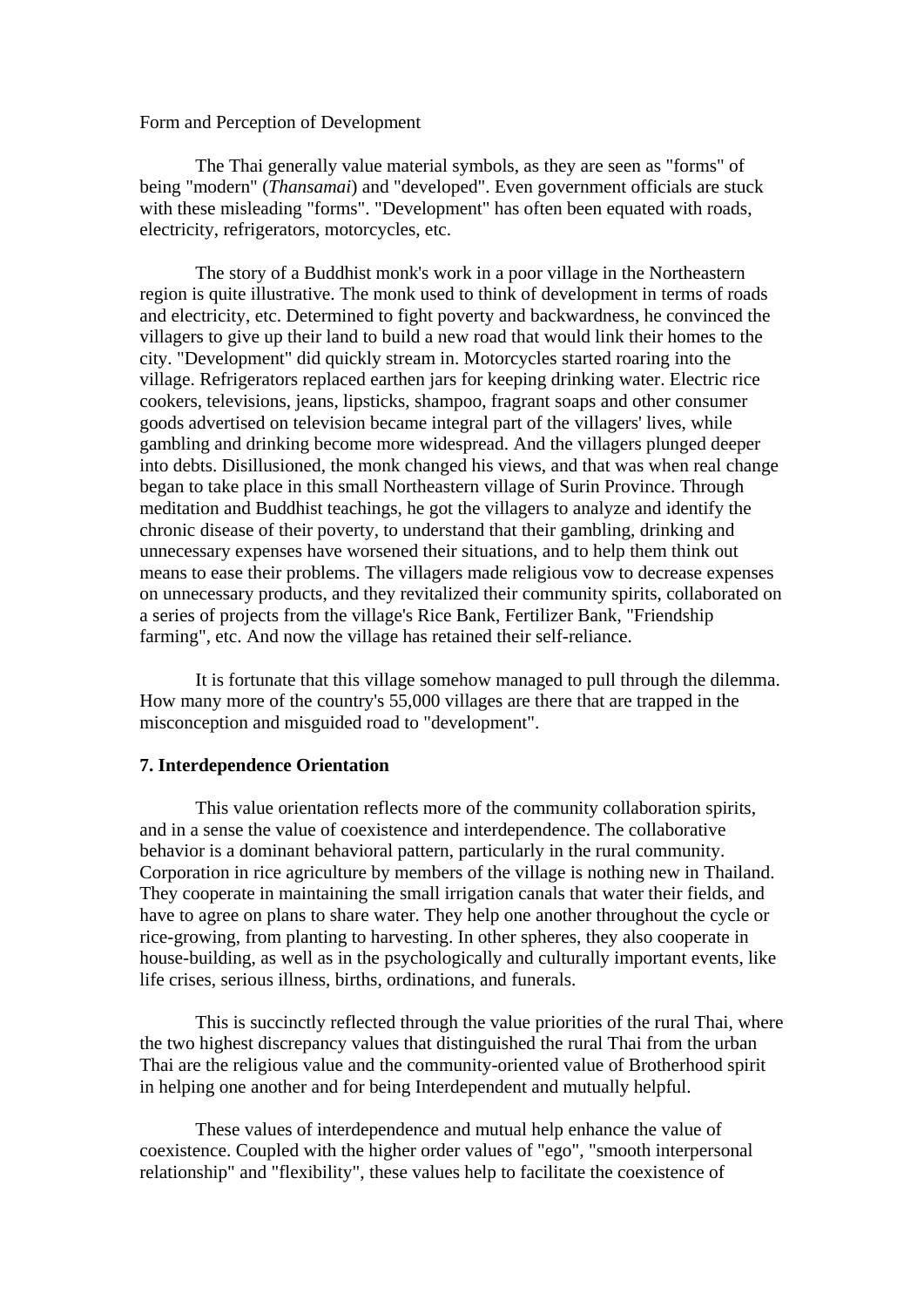different ethnic groups in Thailand. Better still, they help to make Thailand the rare example of successful assimilation of ethnic groups like Muslims and Chinese, saving Thailand from the painful experiences of ethnic conflicts and scandals. Although interdependence orientation of helping each other is a dominant rural community value which might help stimulate neighbors to participate in different cultural and religious vents, basically it also requires the "flexibility" value orientation of the Thai not to shun off other cultural groups, that make cultural assimilation successful.

# **8. Fun-Pleasure Orientation**

Thailand has been known as the "Land of smile", a stereotyped image that comes along with the much-talked-about myth of the Thai being easy-going, enjoying the everyday routine pleasures of life with a happy carelessness, not letting troubles touch them easily, viewing life as something to be enjoyed not endured, and would not do anything that is not *Sanuk* (to have fun, to enjoy oneself and to have good time). They are easily bored or *Buua,* and therefore lack of the "stick-to-it-ive-ness" or the serious commitment and sustained level of hard (and often unpleasant) work, which is essentially required for the success of industrial undertakings. They are generally lethargic, lazy, in aggressive, and fond of having fun and leisure.

To which extent that this myth with all these traits are true and understood in the right perspective? Evidently, many writings of this myth are derivations from the primary sources of Ruth Benedict (1943) and Embree's (1950) anthropological observations, and the application and implication of which should be subjected to further verification and analysis.

First of all, the general conclusion of the Thai as being lethargic, lazy, in aggressive, and fun-leisure loving, is meaningless. It is almost the standardized description of any agricultural, non-industrialized society, be it Thai, Indonesian, or Micronesians in the Pacific Islands, etc. They are often general attributes given to the more relaxed way of life of the rural community dwellers, as opposed to the more hectic way of life of the competitive industrialized city dwellers. Culturally, it is meaningless in not being able to help distinguish the Thai cultural traits from other cultures.

 Empirical data show that most of the myth are not true. It catches only the outward presentation of the "fun" and the "lightness" approach to things of the Thai. This myth can be looked at and explained this myth from two aspects: the abhorrence of hard-work, and the fun-leisure and "smiling" aspects.

 For the issue of abhorrence of hard-work, research data showed that the private sector and the lower class in fact did work hard, and ranked work over funloving and pleasure. It is the Bangkokians and particularly the government officials who preferred fun-loving over work, and generally known to be very lax and inefficient in job performance. As for the fun-leisure and "smiling" aspect, it can be explained as the resulting behavioral pattern from keeping a pleasant and smooth face-to-face interpersonal interaction, which is a higher value. In so doing, most Thai social interactions are pleasant, light, might be superficial, yet fun and humorous in nature. Joyful behaviors can be observed in any Thai party, which is usually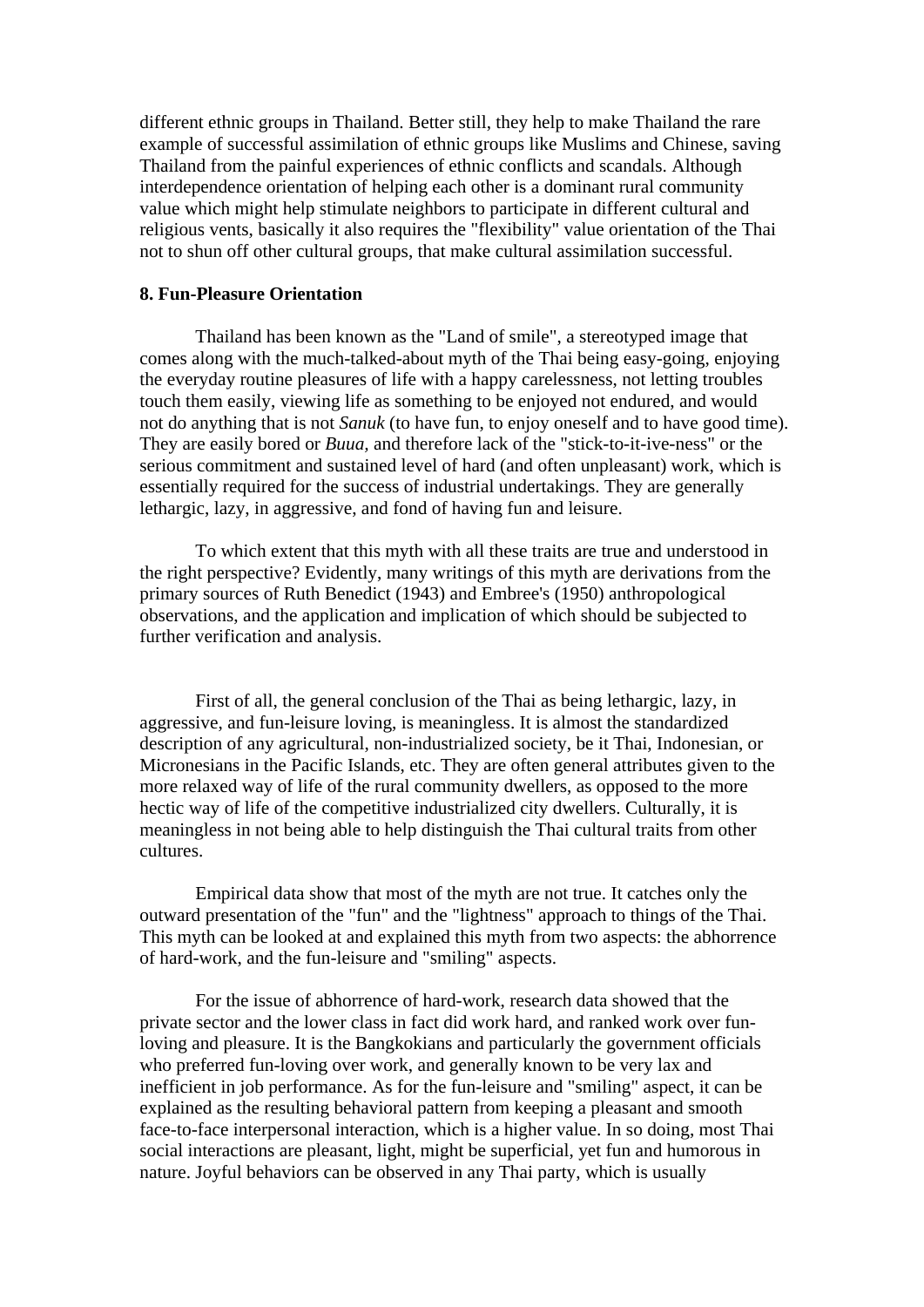characterized by small talks, gossips, jokes, teasing one another, making fun of all kinds of non-personal inconsequential things and events, including playing with words, using puns and *kham phuan* (reverse of syllables for taboo word), etc. in a clever, humorous and amusing fashion. Imitations of Chinese and Indians speaking Thai are always good for a laugh.

 Besides these essential mechanisms of the so-called "social cosmetics" which are so deeply rooted that they appear as genuine presentation to project the "smiling" image, it is also a projection of the basic inclination of being kind, generous, sympathetic towards other human beings, strangers and foreigners included. For instance, it is not uncommon to find a Thai traveling with his friend in a tour van, offering sweets or fruits that he is having with his friends, to the foreigners who happened to be sitting nearby, a share of his joy of eating, as if they were from his own community. Some foreigners might feel uneasy with such show of familiarity treatment. For the Thai, it is nothing special, nor having a purpose, but just a friendly gesture, and not expecting anything in return. Definitely, the Thai are not xenophobic, which could possibly due to the fact that they have never been colonized, and thus adding to the friendly interactions with foreigners.

 Is this "smiling" and friendly interaction, with lots of fun and joyful behavior, a true indicator of valuing fun and pleasure as an end in itself, or it is a necessary means to function effectively in Thai society? The research findings suggested that this fun-pleasure value functions as the imperative mechanism, as means to support and maintain the more important interpersonal interaction value. When asked "Life is short, so one should enjoy as much as one can", the results show that there are more disagreements to the statement than agreement. Particularly with regards to planning for the future, the majority of the respondents disagreed to the statement that: "Future is uncertain, so there is no need for planning for one' future". The result put doubts to Ayal's statement that the "Thai view life as something to enjoy here and now, with very little thought about the future"

## Everyday Life Concerns and Worries

 Despite the pleasant, relaxed and joyful behaviors as their everyday life means of interactions, the Thai as human beings do have their concerns and worries. What occupy their minds in their daily existence could be therefore an interesting aspect upon looking at the Thai people.

 The sample of the rural Thai were asked to indicate "What topics that they usually talk about, and how often they talk about those topics in a week's time". The results show that, while peasants mainly talked about matters of earning a living, government officials talked more about communist threats (the major concern of the autocratic military government a few years back), one's personal matters, one's debts, and the administrative problems in the offices.

 It is even clearer when asked in an open-ended question, about what was worrying them (at that period of data collection). Komin's content analysis of the responses shows that, while government officials and peasants were alike in worrying about economic problems as their first concern, the government officials greatly differed from the peasant in the 2nd, 3rd, and 4th major priority of worries. While the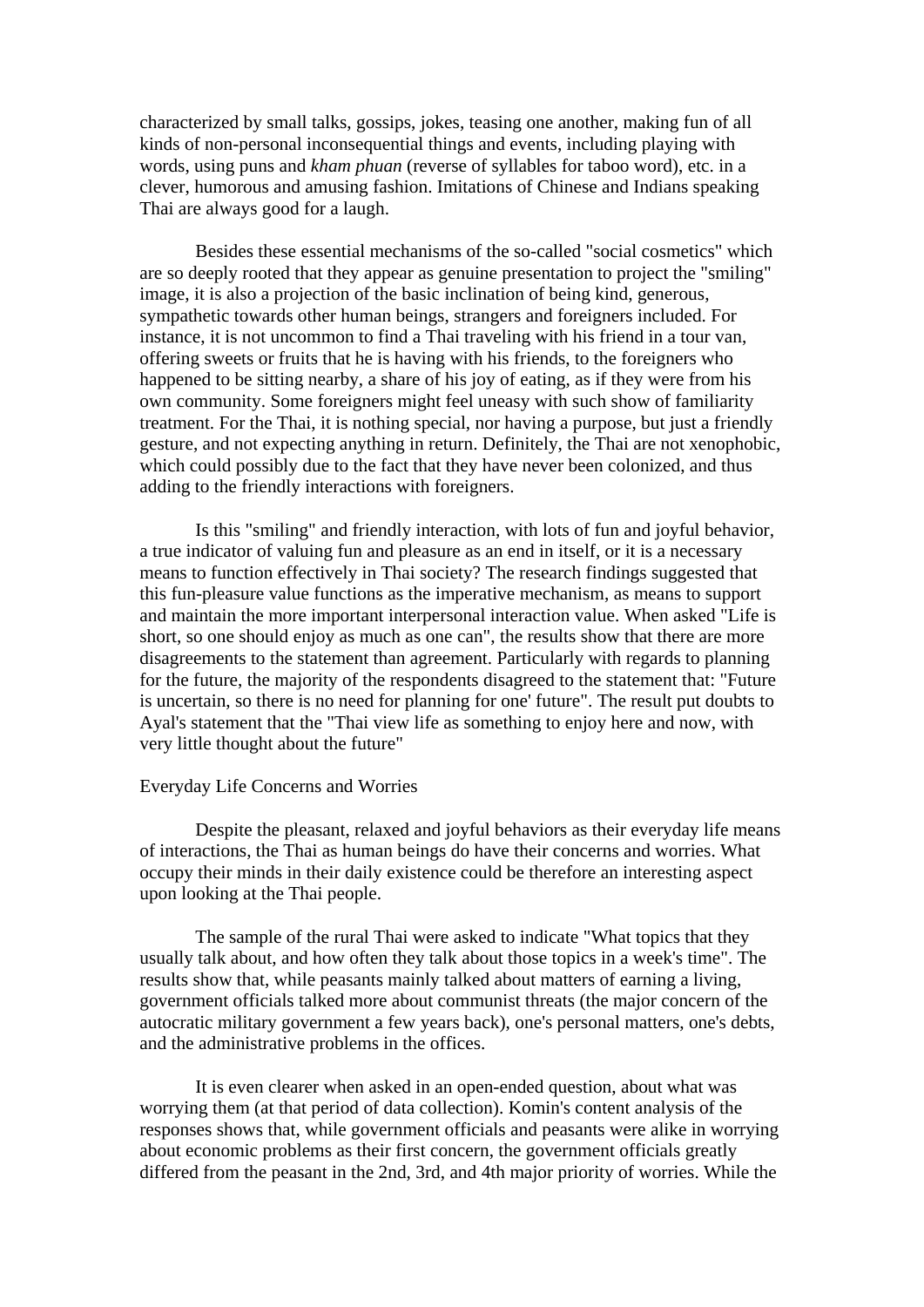peasants worried about problems in farming and business, problems of security and problems of development; the government officials primarily worried about their personal problems, problems in the offices, and problems of one's debts, in that order.

 The data indirectly supported the value data on fun, pleasure and work, showing who is indeed more fun and personal comfort oriented, and who is more concern about developments.

# **9. Achievement-Task Orientation**

 This orientation is characterized by the achievement motivation need emphasizing internal drive towards achievement through hard work. According to McClelland (1961), the achievement need within individuals, would promote entrepreneurial achievement or the achievement of professional excellence, which in turn would propel economic growth.

 Believing that hard work alone will propel on the road to success, Western work ethic has emphasized on personal achievement - what one has done or "achieved" through one's best ability and hard work. And basic to this is the focus on the inherent value of work itself and work related attitudes for that matter, striving to attain professional excellence. However, to which extent the Thai score in this perspective, and what is the nature of achievement motivation of the Thai?

 The research data showed that achievement value of being Ambitious and Hardworking to attain one's goals, has been consistently ranked as the least important value (the 23rd) in relation to the rest, with little variation across groups and over time, with the exception of two groups - Thai businessmen who ranked it the 19th, and highest of all Thai groups was the Thai of Chinese descendants who ranked it the 13th. This finding evidently substantiated certain attributes of Chinese characters that accounted for their success story of "rags-to-riches". However, all Thai, without exception, ranked hardworking achievement value much lower than the group of social relationship values. Furthermore, this value ranking result was highly and consistently substantiated by the work achievement related attitudes and behaviors. For example, in a forced choice statement of choosing the importance between "maintaining good relationship" as opposed to "seriously devoted to work", 61.0% of the total national sample perceived "maintaining good relationships" as more important than "work", with only 15.0% seeing the reverse as more important

 A closer look further revealed that 64.9% of the Bangkok Thai and 55.2% of the rural Thai perceived maintenance of good relationships as more important than work. It was interesting to find that government officials valued "work" the least (8.7%), while valuing "maintenance of good relationship" the highest of all groups (65.8%). And vice versa, it was the farmers who preferred "work" the highest. This confirms the accepted reality of the low performance - the *Chao chaam yen chaam* lethargic performance - of government employees who are more keen in paying lip services, taking bribes, seeking good relations with the powerful others, etc. A good relation wins all, not tasks.

 However, the bottom 23rd ranking of this achievement value (as opposed to the 3rd ranking of industrial society like the United States), and the overall 61.0%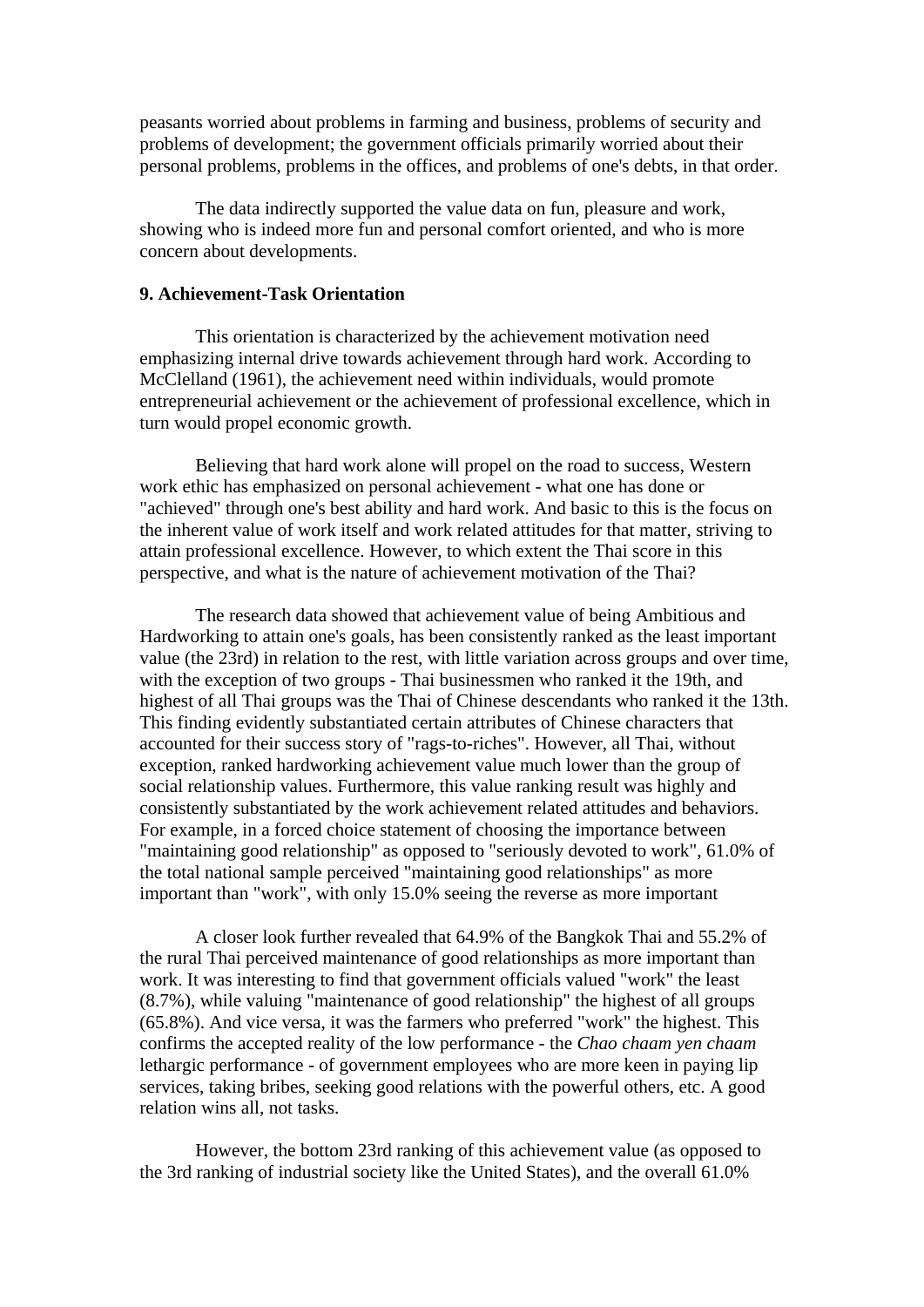preference of "relations over work" as opposed to the 15.0% preference of "work over relations", are sufficient to endorse that, according to the Western sense of achievement need which is based on the person's internal drive of hard work, the Thai achievement need score is very low. And this is because it is seen in the cultural context where social relation is of utmost importance.

 With regard to this achievement value orientation, many writers both foreign and Thai, have for years talked about the Thai as having low achievement needs to work for economic and material gains, that they abhor hardwork and value only what is *sanuk* and fun.

 In fact, data has shown that the Thai are very much material possession oriented. They do spend some money on merit-making according to various appropriate occasions throughout the year, but they spend much more on regular basis, for abundance of material possessions. Besides, they are constantly struggling for more. When the national samples were asked: "When one's life is reasonably comfortable or livable (Pho kin pho chai, meaning having enough to eat and spend), that should be enough, and there is no need to continue struggling for more", more than half (63.7%) of the national samples indicated it is not enough, one should continue to struggle for more.

 Examining the break down of various occupational groups from skilled workers, hawkers, farmers, up to government officials and businessmen, the degree of intention to struggle for more increases accordingly. This might indicate an increasing incentive or drive to struggle for more, when they see higher possibility of success as they move higher up the social ladder with higher education, status and money. It seems to be the spiral moving-up of higher education/status - higher possibility, higher drive, higher expectation, etc. This tendency was consistent in the rural and urban Thai, with the exception of the older people of 50 years and above, and the peasants of the North and the Northeast. The slackening drive of these group is understandable. The old age would probably not drive against their decreasing energy. Whereas for the North and the Northeast peasants who are among the poorest regional groups of the country, they have to exhaust their ingenuity against the harsh nature of the most arid region and find themselves survive on such food like small frogs, silkworms, crickets, or the *Kudjii* (beetles) found in the buffalo dung, and the like.

 Even so, if to say that these poorest Thai are generally lazy, abhor hardwork, and just want to have fun and *Sanuk,* how can one explain the fact that these poor peasants from the Northeast, despite their inability to speak any foreign language and with little education and skills, dare to go and work as un-skilled or semi-skilled laborers in totally alien countries like, the Middle-East, Saudi Arabia, Kuwait, Singapore and Brunei, etc. One can hardly see *Sanuk* or fun in their plight. Not only that they do work to survive and to accumulate more monetary and material gains, they are thinking of making money all the time, particularly more than the government officials who sit securely in the life-long employment of the government offices, enjoying their status, and through which in no hurry, they can make easy money along the way.

 In actuality, do the Thai really abhor hard work as many foreigners have described? The low achievement value ranking should not lead one to interpret so.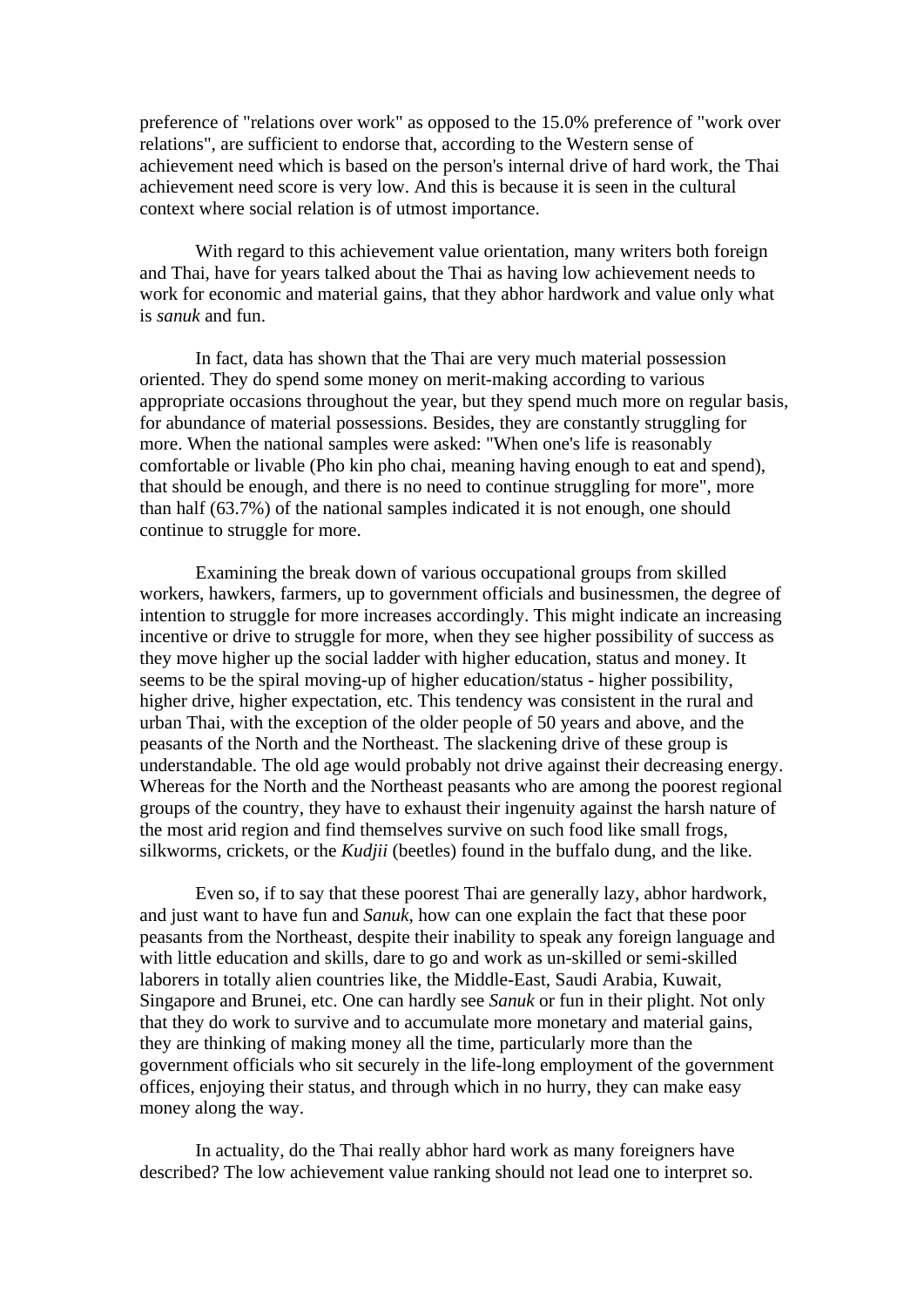They do work hard, particularly those independent occupations, like small business, shop owners, skilled workers, hawkers, down to farmers. One would realize this fact if he would just take a look at the lower unskilled labor force circles, like laborers at any construction site, peddlers and street vendors, hawkers, shopkeepers, and *Mae khaa* (market women) in the fresh markets, etc. where most of them have minimum education, and 90% of them are women of all ages. A typical picture of the laborers at a construction site will illustrate the hardworking drive of this lower less-educated class, where one can see some male construction workers working on the building, with a good number of children and women sometimes as old as 60s and over, shouldering buckets of water, cements, etc., doing all the details work of mixing and paving the finished mixture. In fact, many from this hard-driving class have turned out to be successful entrepreneur businessmen, for instance, the millionaire "Pata Pinklaw" owner was a hawker when he was young. They are hardworking, and are "this-worldly" material oriented, to struggle for more and to gain more. Data further revealed that the rural peasants showed a higher preference of "material possession" to "fun or *Sanuk*". It revealed that "fun" or *"Sanuk*" is more a characteristic of the Bangkokians, the government officials, students, and the higher educated, definitely not the less advantaged classes. This is consistent with the value ranking of the rural people who ranked Ambitious-hardworking higher than Fun-loving and Pleasure, where the government officials, students, and the Bangkokians ranked the reverse.

# Nature of Achievement Motivation of the Thai

 The general low achievement value of the Thai should not be misinterpreted as abhorrence of hardwork, but that in the context of Thai social value systems, hardworking alone is not sufficient. What is then the nature of the achievement motivation of the Thai? For other cultures, like the Americans whose culture is characterized by high individualism together with high freedom and equality, achievement means one perseveres aggressively towards one' goal and succeeds in a rags-to-riches, self-made man manner. Understandably, the American achievement value was ranked 2nd and 3rd by the national samples and was positively correlated with competence and assertive values.

 While the Americans having task itself and professionalism as achievement goals with self assertive efforts as means, the Thai give prestige and social recognition as goals for success in life, with work and relations as necessary means. With social recognition as an important underlying motive for success, achievement in Thai society is more social in nature. Also it is very rare that work alone would lead one to the Thai sense of achievement. Instead, it has always been the good relationships, with or without work, that guarantees this Thai sense of achievement, exemplified in the majority of government position holders.

 In conclusion, for the Thai, task achievement value is usually inhibited by social relationship values. While submissiveness and good relations, with or without work, has always paid-off, task per se or worst still, task which seen as threat or without submissive relations to superior, does not lead to success in life. In the Thai cultural context, achievement in the Western sense indeed would not fit.

# **CULTURAL RELATIVITY AND MANAGEMENT THEORIERS**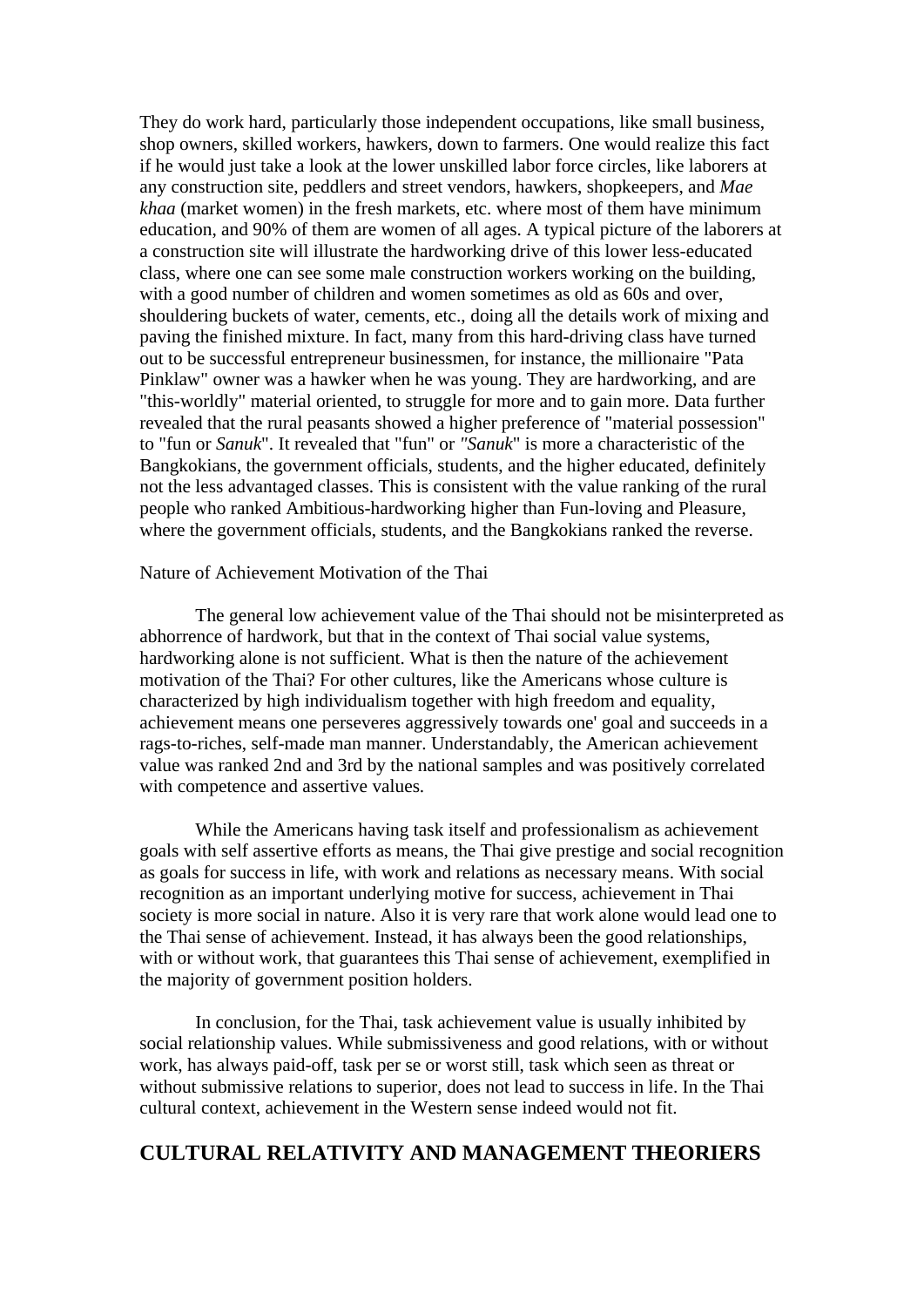The Significant implication of the Thai Value Systems findings lies in its contribution to support the latest theoretical development in the field of Organization Behavior (Handbook of the Organization Behavior, 1987) which introduce the concept of "national culture" and its influences in organization culture and workrelated behaviors. As a result of the cultural value study, this chapter will provide some general implications of Thai value systems for the motivation and management of Thai employees. In addition, it would proceed to the issue to cultural relativity in management theories, which is important for inter-cultural management.

 The Thai value systems which function like the "cognitive blueprints" of the motivational patterns of the Thai people in general, also display motivational behavioral patterns in organizations particular. Although the contingency philosophy in the field of Organization Behavior is the ultimate dictum for the practitioners, and that there is no instant recipe for management, it is possible to deduce some broad implications for supervisory behaviors that could be directed toward motivating and managing workers, in terms of what would and would not be in congruence with the existing value systems, as follows:

(1) As culture which values "ego" and "face", straightforward negative performance feedback, strong criticisms, and face-to-face conformation techniques should be avoided. When necessary, indirect means are used. "Face-saving" is a key criterion in handling all person-related decision, particularly negative ones. And compromise is often used as an effective means to save face, and to keep the "surface harmony", ever at the expenses of some task of organization progress.

(2) As a culture of relatively tight hierarchical social system with accepted existential inequality, which also strongly values "relationships", Thai employees can be motivated to work devotedly for the leader they like and respect. Reasonable authority and special privileges are accepted. Impersonal, cut-and-dry type of system oriented managerial style is no as effective as the task-oriented benevolent paternalistic management style. Straightforward, ambitious and aggressive personalities similar to the West, although highly capable, are not tolerated and are hardly ever successful. But personalism with a "soft" and polite approach often guarantees cooperations. Participative model of Management should be selectively used where truly appropriate, because although democracy is an attractive legitimate "form", the substance of democracy is still lacking in the basic value systems of the Thai. Experiences in adopting a truly democratic election system has already proved to have done more harm than good to the organization growth.

(3) As a culture of loosely committed to any ideology, any way system approach or new organizational culture (a system of shared meaning among organization members) can be indoctrinated, but not without a relation oriented leadership style, and not overlooking the above two general guiding implications.

As a result of looking at the motivational process in Thai organizations from a cultural value systems perspective, inevitably one comes to the issue of cultural relativity. To which extent American management theories reflect the American cultural boundary? Or are they truly universally valid as are mostly assumed? As people's values and belief systems are culturally conditioned, like wise, authors of theories are of no exception: theories reflect to some extent the cultural environment in which they are written. Thus, theories by American theorists would reflect American culture, theories by Italian theorists would reflect Italian culture, and so on.

# **NATIONAL CULTURE**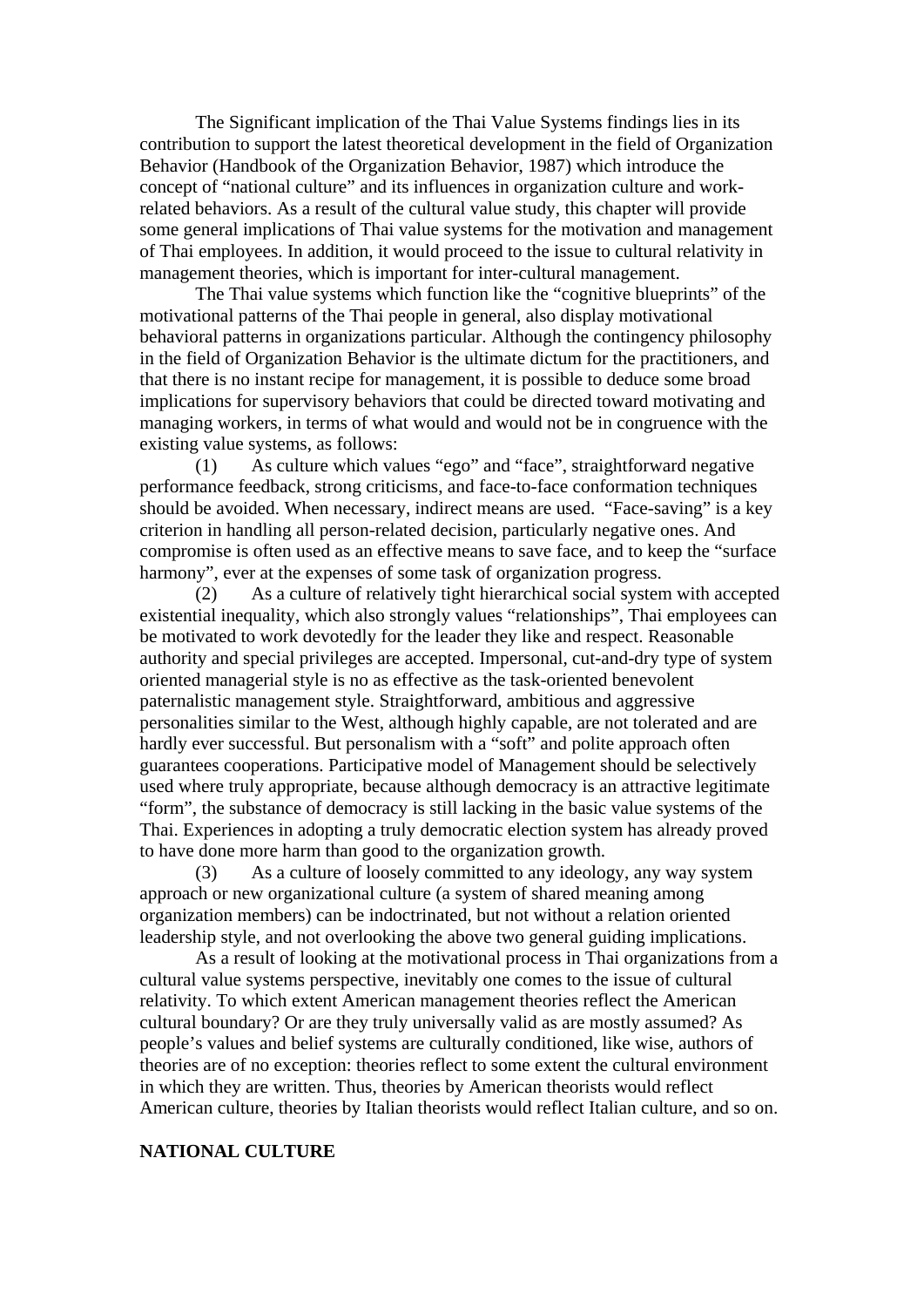A large number of research studies, the results of which have provide the empirical bases for theories in the field of organizational behavior and management, have been mostly conduced in the United States with American Samples. If People from all countries in the world were similar, then research finding would be generalizable to employees in any country. Unfortunately, there is a growing body of evidence to indicate that national cultures differ widely, and the result is marked differences in behavioral patterns worldwide. By "national culture", we refer to the "primary values and practices that characterizes a particular country" (Robbins, 1989). A comparison between the United States and Japan can illustrate this point.

 As a culture that highly values individualism, American children as taught early in their life the values of individuality and uniqueness. In contrast, Japanese culture values group and system oriented values, Japanese children are indoctrinated to be "team players", to work within the group, and to conform. A significant part of an American student's education is to learn to think, analyze, and question. Their Japanese counterparts are rewarded for recounting facts. These different socialization practices naturally result in different types of employees. While the average American worker is more competitive and self-focused, a Japanese worker would prefer to and perform better in standardized tasks, as part of work team, with group-based decisions and rewards. Given such fact, American based theories applied to Japanese workers would be off target.

 There are cultural differences between countries. And in recent years, there has been considerable progress made in the area of cultural analysis, with various conceptual frames. Among them the best known frame is the illuminating crosscultural research work of 160,000 employees in 60 countries who all worked for a multinational corporation, conducted by Hofstede (1980) who, as a result, offers a framework for analyzing national cultures, which can be differentiated by four key cultural dimensions. They are:

(1) Individualism vs. collectivism Individualism refers to loosely knit social framework in which people emphasize only the care of themselves and their immediate family. This is made possible because of the large amount of freedom that such society allows individuals, On the contrary, collectivism is characterized by a tight social framework in which people expect others in groups of which they are a part (such as an organization) to look after them and protect them when they are in trouble. In exchange, they feel they owe absolute loyalty to the group. Hofstede found that the degree of individualism in country is closely related to that country's wealth. United States, Great Britain, and the Netherlands are very individualistic, while India and Pakistan are very collectivistic.

(2) Power distance People differ in wealth and power. How does a society deal with these inequalities? Hofstede used the term "power distance" as a measure of the extent to which a society accepts the fact that power in institutions and organizations is distributed unequally. A high power distance society accepts wide differences in power in organizations. Employees show a great deal of respect for those in authority, Titles, rank, and status carry a lot of weight. Countries of high power distance are Philippines, Venezuela, and India. Low power distance societies play down inequalities as much as possible. Superiors still have authority, but employees are not fearful or in awe of the boss. Countries of low power distance scores are Denmark, Israel, And Austria, etc.

(3) Uncertainly avoidance This third national culture attribute refers to the extend to which a society feels threatened by uncertain and ambiguous situations and tries to avoid them. A society of high uncertainly avoidance is characterized by a high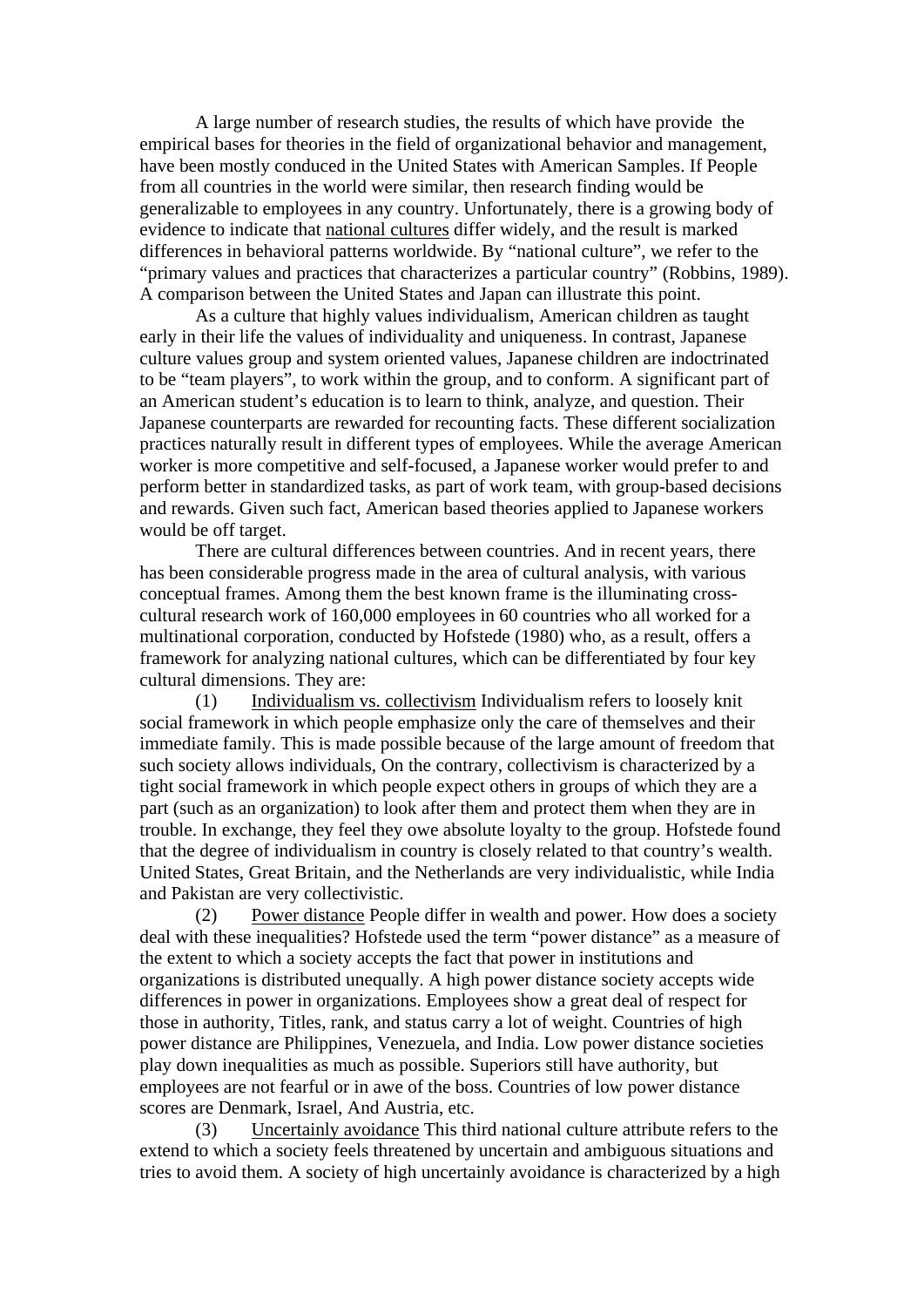level of anxiety among its people, which manifests itself in greater nervousness, stress, and aggressiveness. Because they feel threated by uncertainly and ambiguity in the society, so, mechanisms are created to provide security and reduce risk. Organizations are likely to have more formal rules, there are less tolerance for deviant ideas and behaviors, and members will strive to believe in absolute truth. In such societies, employees shoe relatively low job mobility, and lifetime employment is s widely practiced policy. Countries of high uncertainly avoidance scores are Japan, Portugal, and Greece.

(4) Masculinity vs. Femininity According to Hofstede, societies differ according to the extent to which societies impose rigid differentiation of sex roles. When society makes a sharp division between male and female activities, "the distribution is always such that men take more assertive and dominant roles and woman the more service-oriented and caring roles" (Hofstede, 1983). Therefore, by masculinity Hofstede refers to extent to which the dominant societal values are characterized by assertiveness of money and things, and de-emphasizing the caring for others. In contrast, femininity refers to societies that emphasize relationships before money and are concerned with the quality of life, where feminity dominates, members put human relationships before money and are concerned with the quality of life, preserving the environment, and helping others. Hofstede found Japan to be the most masculine country. Japanese woman are expected to stay home and take care of children. Countries of high femininity scores are Netherlands and other Scandinavian countries, where husband and wives share all house chores including rearing children. It is understandable why labor law in these countries allow working men paternity leave to take care of newborn children.

# **CULTURAL INFLUENCE IN MANAGEMENT THEORIES**

 Geert Hofstede's study of national culture in four dimensions (Kolb, et. Al., 1984) has shown that, in fact, popular management theories produce in the United States and exported worldwide in the last 60 years, covering such key are as motivation, leadership and organization, do reflect the cultural values of American Society. The American culture is characterized by (1) extremely high score on "Individualism", (2) relatively high on "masculinity", (3) small "power distance", and (4) medium to weak "uncertainty avoidance". The ultra-high individualism (as opposed to collectivism) leads to need to explain every act in terms of self-interest; the expectancy theories of motivation (i.e. Vroom's) do provide this explanation. People perform because they expect results from their every act, for them to be motivated. The high score on "masculinity" which refers to the "go-getter" type of persons, with emphasis on "assertiveness, acquisition of money and things, importance of work, performance, ambition, achievement, and independence, etc., not caring for others or people", explains why the achievement motive (i.e. McClleland's, Maslow's Hersberg's) has become so popular for the Americans, because that is the important American means value for the end value of self-interest. Particularly, the concept of self-actualization of Maslow which put "self" in the highest hierarchy, above "social needs" and "security need", is the value system of the United States middle class to which the author belonged. How applicable these theories are, for countries whose culture give less importance to performance, ambition, and assertiveness, but more to relationships between people and quality of life (indicated by "femininity" scale)? One striking fact about the concept of "achievement" is that the work itself is not translatable in many non-English speaking cultures as in Thai